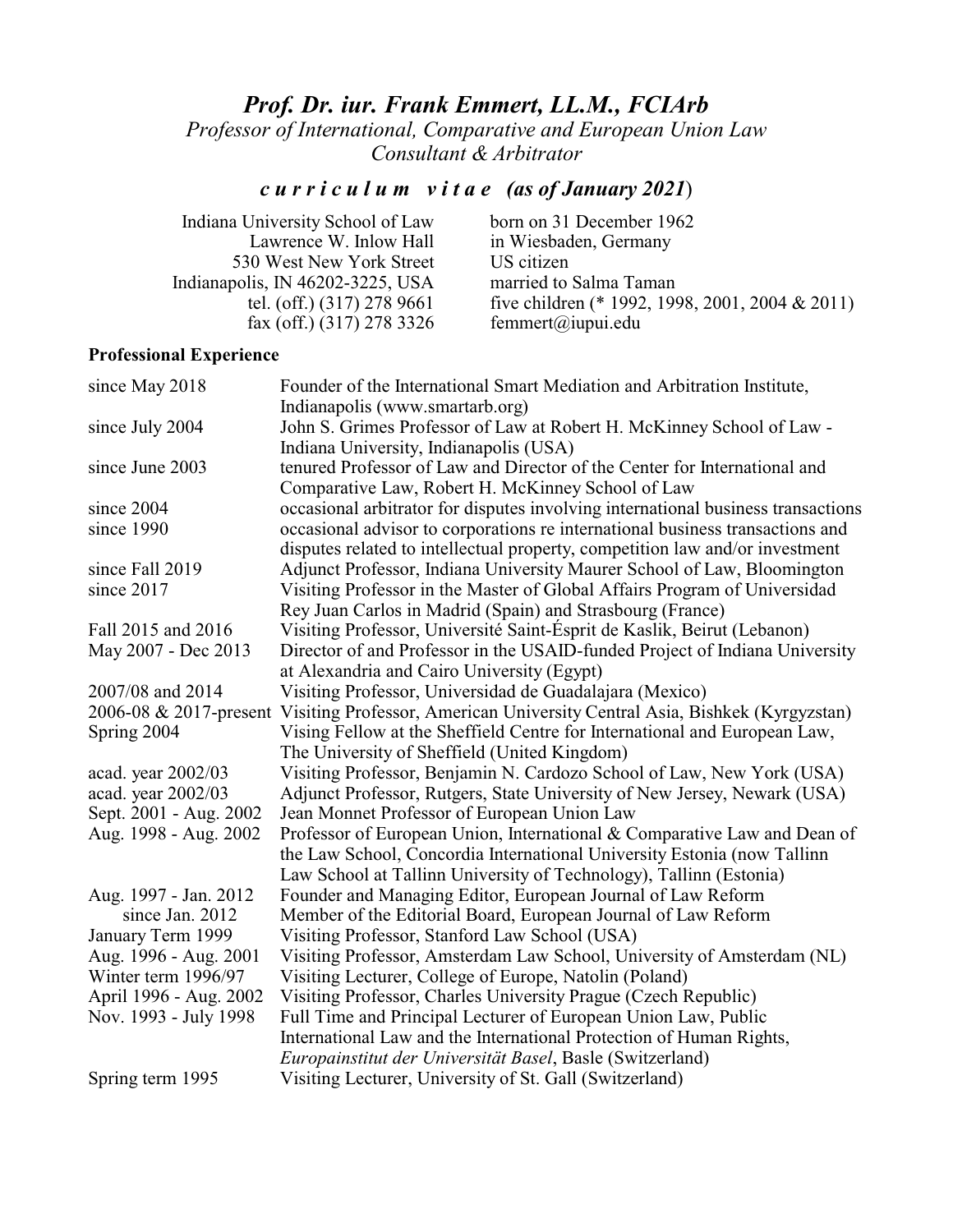| Nov. 1991 - Oct. 1993  | Executive Director, Academy of European Law, European University<br>Institute, Florence (Italy), with responsibility for the organization of summer<br>courses on EU law and international protection of human rights |
|------------------------|-----------------------------------------------------------------------------------------------------------------------------------------------------------------------------------------------------------------------|
| Spring term 1992 and   | Visiting Lecturer at the <i>Institut d'Etudes Politiques</i> , Robert Schuman                                                                                                                                         |
| Spring term 1993       | University, Strasbourg (France)                                                                                                                                                                                       |
| Apr. 1988 - Oct. 1991  | Teaching Assistant, Institute of Public International Law, University of<br>Munich (Germany)                                                                                                                          |
| Oct. 1989 - Oct. 1991  | Rechtsreferendar (law clerk) at the Oberlandesgericht München (appellate<br>court, Munich, Germany)                                                                                                                   |
| Aug. 1988 - May 1989   | Research Assistant, University of Michigan, Ann Arbor (USA)                                                                                                                                                           |
| Oct. 1985 - May 1987   | Research Assistant, Universität der Bundeswehr, Munich (Germany)                                                                                                                                                      |
| <b>Education</b>       |                                                                                                                                                                                                                       |
| Fall 2017              | Training and Certification as Fellow of the Chartered Institute of Arbitrators                                                                                                                                        |
| April 1998             | Ph.D., University of Maastricht (the Netherlands); thesis Der Europäische                                                                                                                                             |
|                        | Gerichtshof als Garant der Rechtsgemeinschaft (The European Court of<br>Justice and the Rule of Law)                                                                                                                  |
| <b>July 1992</b>       | 2. juristisches Staatsexamen (bar exam) in Bavaria (Germany) (top 15%)                                                                                                                                                |
| June 1990              | Diploma in European Community Law and the Law of Human Rights in<br>Europe, Academy of European Law, Florence (Italy)                                                                                                 |
| Aug. 1988 - May 1989   | Student at the University of Michigan Law School, Ann Arbor (USA), with                                                                                                                                               |
|                        | stipends from the Fulbright Commission and the University of Michigan Law                                                                                                                                             |
|                        | School; Master of Laws (LL.M.) with A-average (top 5%)                                                                                                                                                                |
| Nov. 1983 - June 1988  | Law student at the University of Munich Law School, 1. juristisches<br><i>Staatsexamen</i> with 11.04 points (top 5%)                                                                                                 |
| Aug. 1986              | Summer Course "Public International Law" at the Hague Academy of                                                                                                                                                      |
|                        | International Law (the Netherlands), with a stipend from <i>Deutscher</i>                                                                                                                                             |
|                        | Akademischer Austauschdienst (DAAD)                                                                                                                                                                                   |
| July 1982 - Sept. 1983 | <b>Military Service</b>                                                                                                                                                                                               |
| 1969 - 1981            | Primary and secondary education, Abitur in Bavaria (Germany) with 2.1<br>average (top $10\%$ )                                                                                                                        |

**Courses Taught** (graduate and post-graduate level, 1 credit = 1 hour/week over a 15 week semester)

## **European Union Law**

*European Union Law*, 2 or 3 or 4 credits *Institutional Law and General Principles of the EU*, 2 or 3 or 4 credits *Doing Business in and with the Internal Market of the EU*, 2 or 3 or 4 credits *Legal Remedies in EU Law*, 2 or 3 credits *European Competition Law and Policy*, 2 or 3 or 4 credits *EU Monetary Union*, 2 or 3 credits *EU External Trade Law*, 2 or 3 or 4 credits *European Union and the Challenge of Enlargement*, 2 or 3 or 4 credits *Moot Court in European Union Law,* 2 credits (seminar)

## **International Business and Trade Law**

*International Trade*, 2 or 3 credits *The WTO and the Law of World Trade,* 2 or 3 or 4 credits *International Business Transactions,* 2 or 3 or 4 credits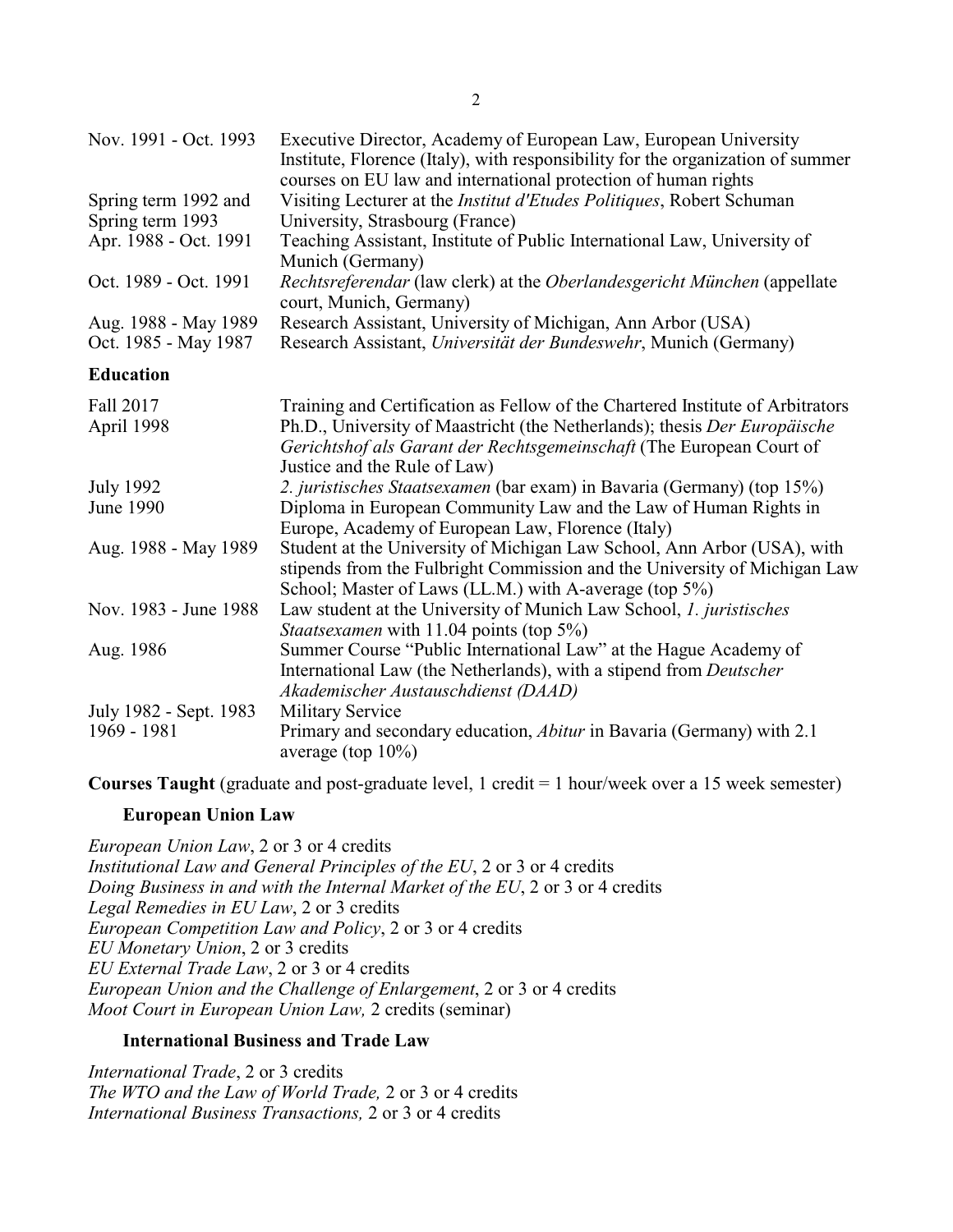*International Commercial Arbitration*, 2 or 3 credits *International Investment Law*, 3 credits *Consumer Law (in the U.S.)*, 2 or 3 credits *European and International Intellectual Property Law,* 2 or 3 or 4 credits *Moot Court in WTO Law*, 2 credits (seminar) *Willem C. Vis Moot Court on International Commercial Arbitration*, 2 credits (seminar)

### **Comparative Law**

*Comparative Law,* 2 or 3 credits *Comparative Contract Law,* 2 or 3 credits *Comparative Competition Law,* 3 or 4 credits *Comparative Administrative Law*, 3 or 4 credits *Federalism in the United States and in the EU*, 3 credits

## **Public International Law**

*Public International Law,* 3 or 4 or 2x3 credits *Advanced Issues of Public International Law*, 2 or 3 or 4 credits *Jessup Moot Court in Public International Law*, 2 credits (seminar)

## **International Protection of Human Rights**

*International and European Human Rights*, 2 or 3 or 4 credits

### **Interdisciplinary Courses**

*Trade and Environment,* 3 or 4 credits *Law and Economics of European Competition Policy*, 3 or 4 credits *Comparative EU and US Science, Law, and Policy in the Regulation of Pharmaceuticals and Medical Technology,* co-taught, 2 credits *Legal, Economic, and Political Aspects of the Transformation in Central and Eastern European Countries from Soviet Union to European Union*, 3 or 4 credits *Law and Development*, 3 or 4 credits *The Wealth and Poverty of Nations,* 3 or 4 credits

### **Methodological and General Law Courses**

*Methodology of Law*, 2 or 3 credits *Methodology of Teaching and Syllabus Development,* 1 or 2 credits *Academic Writing for Lawyers*, 1 or 2 credits

### **Presentations and Lectures**

*Various Lectures and Presentations* at a large number of national and international conferences and the following universities: University of the Thai Chamber of Commerce (UTCC), Bangkok (Thailand), 2019; Facultad Libre de Derecho de Monterrey (Mexico), 2018; National Chengchi University College of Law (Taiwan), 2017; University of Connecticut School of Law (USA), 2017; Fordham University School of Law, New York (USA) 2008, 2010 and 2017; Universidad Nacional Autónoma de México (UNAM), 2016; Tulane University, 2015, 2016, 2017, 2018 and 2019; Tec de Monterrey, Chihuahua Campus, (Mexico), 2015; Dar Al Uloom University, Riyadh (Saudi Arabia), 2015; Université de Lausanne (Switzerland), 2015; Université de Genève (Switzerland), 2015; Berne University (Switzerland), 2014; Université Saint-Ésprit de Kaslik (USEK), Jounieh (Lebanon), 2014, 2015 and 2016; University of Oslo (Norway), 2013; International University College of Turin (Italy) 2013; Texas A&M School of Law, Fort Worth (USA) 2013; Southern Methodist University Dedman School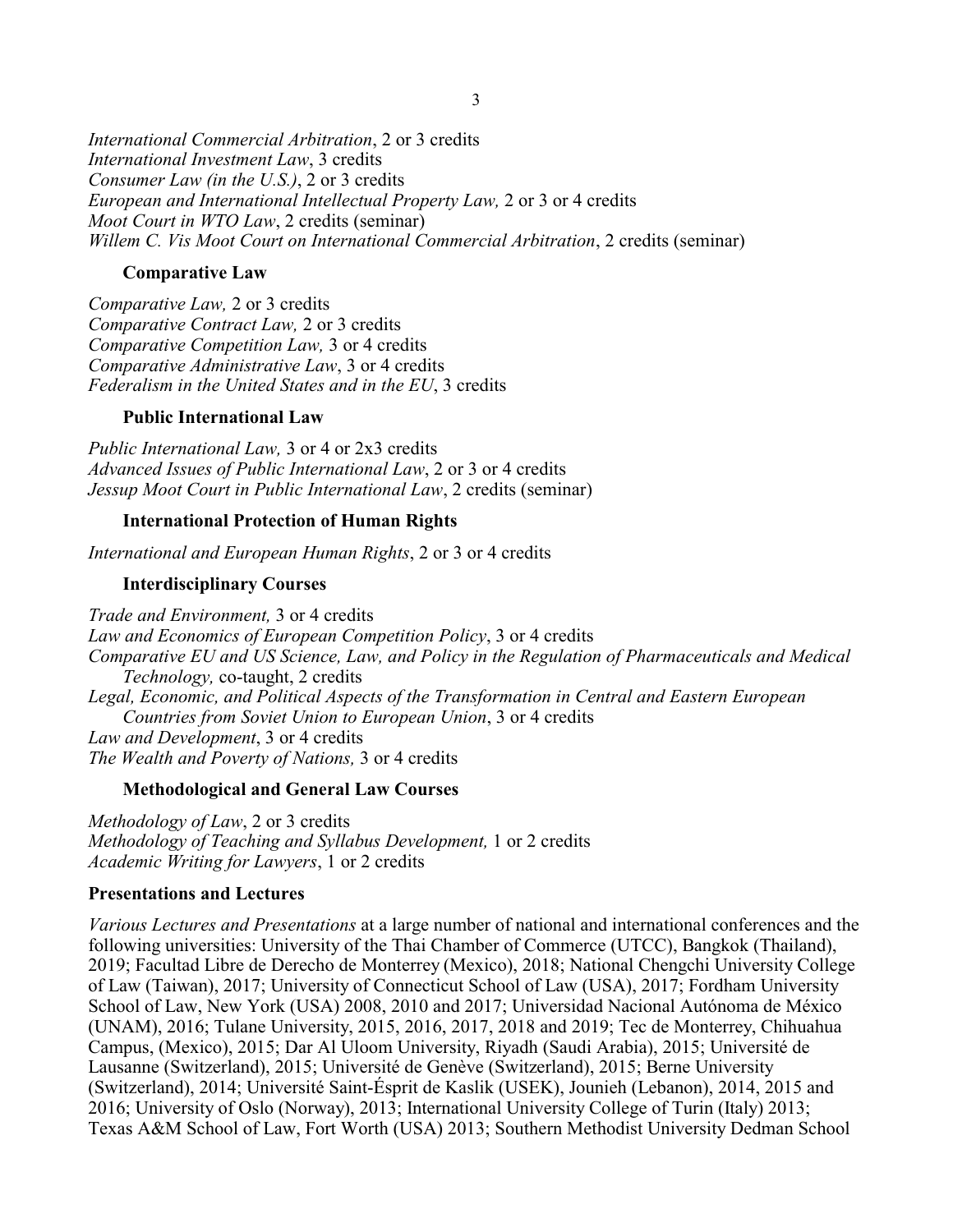of Law, Dallas (USA) 2013; Universidad Santo Tomás, Bogotá (Colombia) 2013; Stanford Law School (USA), 2012; American University Armenia, Yerevan (Armenia) 2012, Universidad Latinoamericana de Ciencia y Tecnología (ULACIT), San José (Costa Rica) 2011; Universidad Sergio Arboleda, Bogotá (Colombia) 2011; International Graduate Business School, Zagreb (Croatia), 2010; Yerevan State University, Yerevan (Armenia) 2010, 2011 and 2012; Mofid University, Qom (Iran) 2010; Universidad de Navarra, Pamplona (Spain) 2009; Faculty of Law, Alexandria University (Egypt) 2008 and 2009; Faculty of Law and Faculty of Commerce, Cairo University (Egypt) 2008, 2009, 2010, 2011 and 2012; Universidad Rey Juan Carlos III, Madrid (Spain) 2007, 2018 and 2019; Universidad de Guadalajara (Mexico) 2007 and 2014; Shantou University School of Law, Shantou (China) 2006; Göteborg University School of Law, Göteborg (Sweden) 2006 and 2012; American University Central Asia, Bishkek (Kyrgyzstan) 2006, 2007, 2008, 2017 and 2018; Rechtswissenschaftliche Fakultät der Universität Basel (Switzerland) 2006; Renmin University School of Law, Beijing (China) 2006 and 2008; Tianjin Normal University School of Law, Tianjin (China), 2006; Indiana University European Union Center of Excellence - Bloomington (USA) 2006; Southern Illinois University School of Law, Carbondale (USA), 2005 and 2006; Sheffield University School of Law (United Kingdom) 2004; Loyola University School of Law, Chicago (USA), 2003; University of California at Davis (USA) 2003; Benjamin N. Cardozo School of Law, New York (USA) 2002 and 2003; Columbia University School of Law, New York (USA) 2002 and 2003; Rutgers University School of Law, Newark (USA) 2002 and 2003; Stetson University College of Law, St. Petersburg (USA) 2002 and 2003; Seton Hall School of Law, Newark (USA) 2002; St. Petersburg State University (Russia) 2001; University of Zagreb (Croatia) 2001; University of Helsinki (Finland) 2000 and 2002; Wroclaw University (Poland) 2000; Universität Konstanz (Germany) 2000; Jagiellonian University, Krakow (Poland) 1995, 1999 and 2000; École Nationale d´Administration, Strasbourg (France) 1998; Robert Schuman University, Strasbourg (France) 1998; Charles University, Prague (Czech Republic) 1996; Université de Neuchâtel (Switzerland) 1996; Universität Hamburg (Germany) 1996; University College, London (United Kingdom) 1996; Wirtschaftswissenschaftliches Zentrum der Universität Basel (Switzerland) 1995; Masaryk University, Brno (Czech Republic) 1995; Univerza v Mariboru (Slovenia) 1995; Universität Zürich (Switzerland) 1995; Universität Bern (Switzerland) 1994; Universität Innsbruck (Austria) 1993; Univerza v Ljubljani (Slovenia) 1993; Warsaw University (Poland) 1993 and 1994

### *Distinguished Speaker* **at the following events:** (chronological order)

- *Japanische Autos und die protektionistischen Quoten von Frankreich, Italien, Spanien und* Großbritannien - Wie geht es weiter?, 3<sup>rd</sup> Congress "Junge Juristen und Wirtschaft", Hanns Martin Schleyer-Foundation, Berlin (Germany), 7 June 1990
- *Die Entwicklung der Ursprungsregeln bis zum EWR-Abkommen*, Symposium "EWR-Abkommen -Erste Analysen", Neuchâtel (Switzerland), 8 May 1992
- *Human Rights in Prisons*, international conference bringing together prison governors from Western and Eastern Europe and human rights experts, Warsaw (Poland), 5-10 October 1992
- *The Development of European Union and the Perspectives for Central Europe*, Faculty Assembly, University of Ljubljana (Slovenia), 3 December 1993
- *Die institutionelle Reform der Europäischen Union und die künftige Rolle des Europäischen Parlaments*, Symposium "Democracy, Federalism and European Integration", Berne University (Switzerland), 18 October 1994
- *Die Ergebnisse der Uruguay-Runde Herausforderungen an die Schweiz und Europa*, joint conference organized by the Europainstitut Basel and the Europainstitut Zürich, Basle (Switzerland), 28-29 October 1994
- *The Complexity and Quantity of EU-Law and its Impact in the National Legal Order of the Member States*, Symposium "Legal Problems Related to the Future Accession of East-European Countries to the European Union", Brno University (Czech Republic), 25 April 1995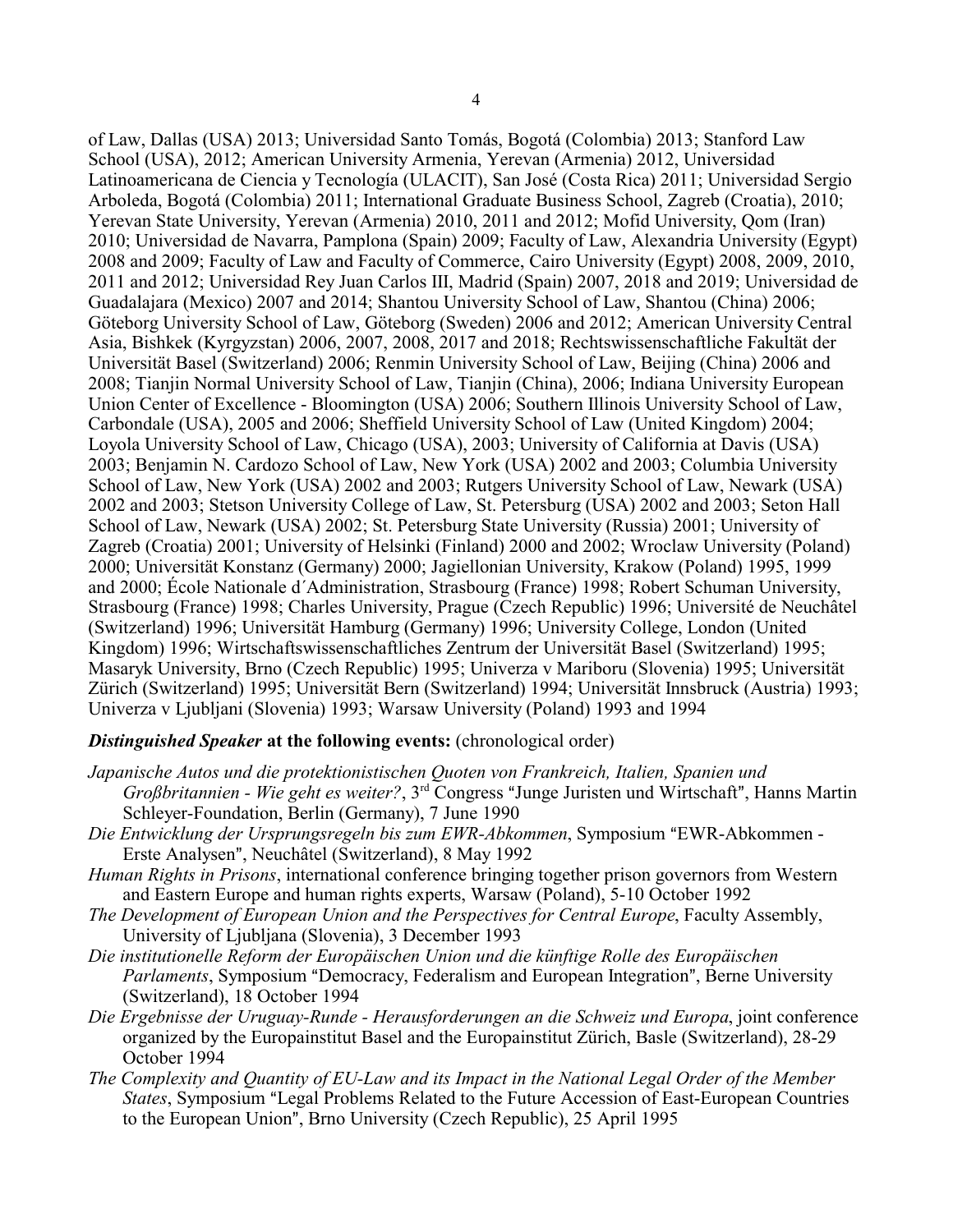- *Die aktuelle Bedeutung des Europäischen Gemeinschaftsrechts für die Entwicklung der deutschen Verwaltungsgerichtsbarkeit*, Symposium "50 Jahre Verwaltungsgerichtsbarkeit in Bayern -Rückblick und Ausblick an der Schwelle zum nächsten Jahrtausend", Munich (Germany), 17 October 1996
- *Die Regierungskonferenz 1996/97 und die Ost-Erweiterung der EU*, Czech Society of International Law, Prague (Czech Republic), 16 December 1996
- *Der Beitritt der Schweiz zur Europäischen Union Brennpunkte und Auswirkungen*, Conference at Berne University (Switzerland), 6 March 1998
- *Europarechtliche Vorgaben im Verfahrensrecht*, "12. Deutscher Verwaltungsrichtertag 1998", Mainz (Germany), 13-15 May 1998 and at the Franco-German Colloqui for the Bi-centennial of the French Conseil d´État, Strasbourg (France), October 1998
- *The Pre-Accession Strategy and European Integration Studies*, Phare Multi-Country Project on European Integration Studies, final conference, Vienna (Austria), November 1998
- *Reflections About Court Reform in Estonia*, presentation for the Estonian Minister of Justice, Tallinn (Estonia), October 1999
- *Refugee and Asylum Law Legal Clinics*, Curriculum and Management Seminar organized by UNHCR, the Constitutional & Legal Policy Institute COLPI and the Jagiellonian University Human Rights Centre, Krakow (Poland), 25-28 May 2000
- *Legal Aid 2000: Challenges Facing Legal Aid Providers Legal Clinics as a Protection Solution*, joint conference of UNHCR, the Constitutional & Legal Policy Institute COLPI and the Hungarian Helsinki Committee, Budapest (Hungary), 3-5 December 2000
- *Practical Aspects of the Introduction of EU Competition Law in Central and Eastern European Countries*, presentation at the annual meeting of the Slovenian Lawyers Association, Portoroz (Slovenia), 11-14 October 2001
- *The EU Institutions after the Nice Summit*, presentation at the international conference "The European" Communities at 50 and their Relations with Russia", School of International Relations, St. Petersburg State University, St. Petersburg (Russia), 19-20 October 2001
- *Academic Institutions Building Bridges Between Scholars in Europe*, presentation at the European Civil Society Forum, Tallinn (Estonia), 22-23 March 2002
- *The Use of Precedent in Developing Judicial Argument*, presentation for judges in the context of a conference on Developing Judicial Opinion Writing Skills at the Estonian Supreme Court Law Centre, Tartu (Estonia), 29-30 March 2002
- *Administrative and Court Reform in CEECs on their Way Towards EU Membership,* lecture at Helsinki University (Finland), 26 June 2002
- *The European Union Acquis on Refugee and Asylum Law and its Integration into a Law Curriculum*, presentation for law professors at a conference organized by LARC (Legal Assistance Through Refugee Law Clinics) in Bratislava (Slovak Republic), 11-14 July 2002
- *The Common Good in the Globalization Trap*, presentation at "Bonum commune" Research Colloqui of the Swiss Academy of Humanities and Social Sciences (Switzerland), 23-27 September 2002
- *Labor and Environmental Concerns vs Free International Trade*, presentation at a conference at University of California School of Law at Davis, 7 March 2003
- *Institutional Aspects of European Union Enlargement*, presentation at a conference at Loyola University Chicago School of Law, 27-28 March 2003
- *Genetically Modified Organisms (GMOs) in European and International Law*, presentation at the Centre for European, Comparative & Internat'l Law (CECIL), Sheffield (UK), 17 March 2004
- *The State of the (European) Union Address*, key-note speech at the 2004 Midwest Model European Union, University Hotel Conference Center, Indianapolis, 16 April 2004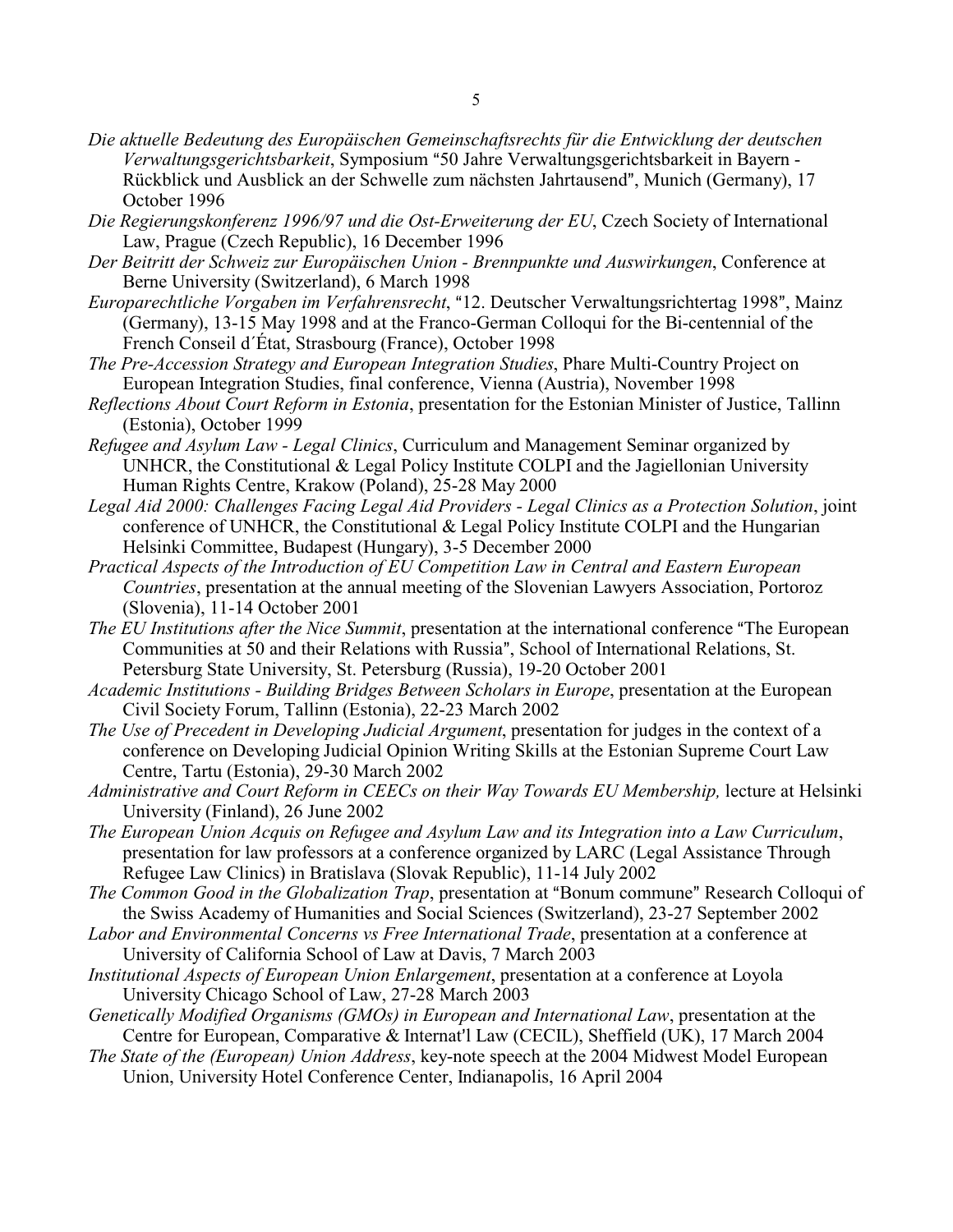- *Property, Trade and Democracy*, presentation at the first annual meeting of the Working Group on Property, Citizenship, and Social Entrepreneurism (PCSE), organized by Syracuse University in Washington DC, 12 November 2004
- *Overview of European Union Competition Law and Policy and its Actual and Potential Impact on U.S. Pharmaceutical and Medical Device Industries*, presentation at the conference "Competition Law in a Global Context," Indianapolis, 7 December 2005
- *(Why) Is International Law Important for Judges in Indiana?*, pres. at Spring 2006 Judicial College hosted by Indiana Judicial Conference for judges on federal and state courts in Indiana, Indianapolis, 19 April 2006
- *Democracy, Market Economy, or Rule of Law? What Should be the Priority for Development?*, presentation at the Social Research Center, American University Central Asia (AUCA), Bishkek (Kyrgyzstan), 9 November 2006 (available at http://src.auca.kg/docs/report-emmert-eng.pdf)
- *International Fair Trial Standards*, presentation at a trial advocacy training program for high level prosecutors, Zhuhai (China), 27 November 2006
- *Law and Economics of European Competition Policy* and *The Future of Mexico in the WTO*, presentations at Centro Universitario de Ciencias Económico Administrativas (CUCEA), Universidad de Guadalajara, Guadalajara (Mexico), 13 and 14 March 2007 and at Centro Universitario de la Costa (CUCOSTA), Universidad de Guadalajara, Puerto Vallarta (Mexico), 15 and 16 March 2007
- *What to Do and What Not to Do to Become an Excellent Professor*, presentation at the conference "Open Society Institute Academic Fellowship Program in Law and Economics", Alushta, Crimea (Ukraine), 13 May 2007
- *Step-by-Step Implementation of Democracy, Market Economy and Rule of Law in Post-Communist Transition Countries*, presentation at the Social Research Center, American University Central Asia (AUCA), Bishkek (Kyrgyzstan), 22 May 2007
- *The U.S. at War with Itself How and Why the United States are Losing the War on Terror*, presentation to the Master class of the Diplomatic School, Madrid (Spain), 16 October 2007
- *EU Competition Law and International Shipping,* presentation at the Symposium *Shipping and Competition Laws* at the Arab Academy for Science, Technology & Maritime Transport, College of International Transport & Logistics, Alexandria (Egypt), 27 October 2007
- *The Rule of Law in Central and Eastern Europe,* presentation at the Symposium *Fifty Years of European Community Law,* Fordham Law School, New York (USA), 1 March 2008
- *Why the West Is Fighting a "War on Terror" and Why the West Is Losing It, presentation at* Universidad de Navarra, Pamplona (Spain), 19 February 2009
- *Reflections on How To and How Not To Establish Antitrust Oversight in Emerging Markets and Transitional Economies,* ABA Antitrust Spring Meeting 2009, Washington DC, 27 March 2009
- *World Trade, Globalization and Development Through a Human Rights Prism,* Workshop on Human Rights and Business, International Institute of Higher Studies in Criminal Sciences (ISISC), Siracusa (Italy), 9-10 January 2010
- *Democracy for Development Misunderstood and Overrated?*, lecture at Fordham University School of Law, New York (USA), 24 February 2010
- *Corporate Social Responsibility Quo Vadis?*, keynote speech at the Symposium on CSR of the Indiana International & Comparative Law Review, Indianapolis, 26 March 2010
- *Teaching Methodologies of Comparative Law*, presentation at the Conference *Comparative Law and Islamic Law*, Mofid University, Qom (Iran), 20 September 2010
- *Reflections on How To and How Not To Establish Antitrust Oversight in Emerging Markets and Transitional Economies*, presentation at the Conference *Comparative Law and Islamic Law*, Mofid University, Qom (Iran), 21 September 2010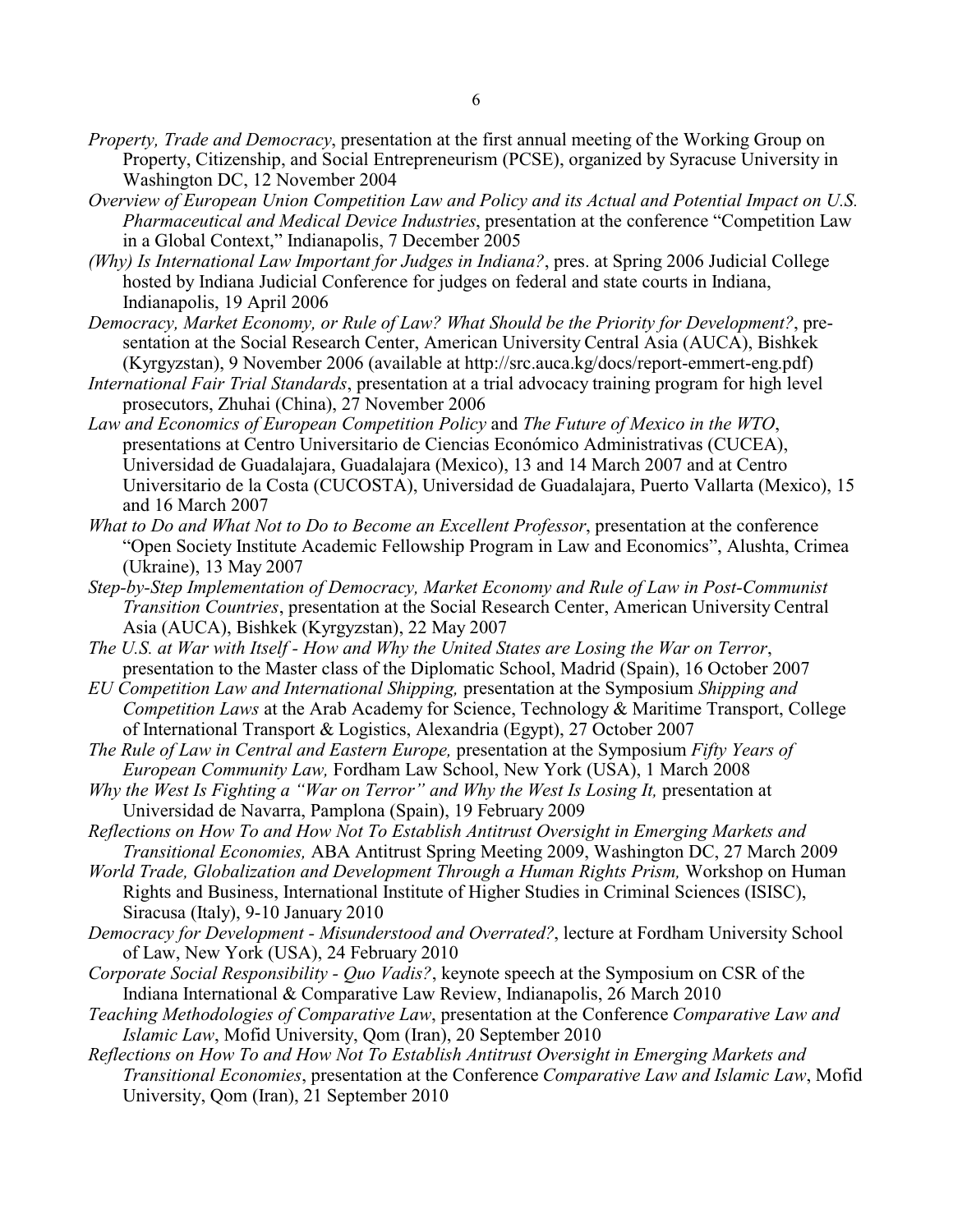- *Scholarly Writing Tips & Tricks for PhD Theses and Other Publications*, Workshop for junior faculty members in the International Higher Education Support Program of the Open Society Institute, Soros Foundation, Antalya (Turkey), 23 October 2010
- *The European Neighborhood Policy after Lisbon*, presentation at Yerevan State University (Armenia), 11 November 2010
- *The Impact of EU Competition Law in Croatia Before and After Accession*, presentation at a special event of the Croatian Chamber of Commerce, Zagreb (Croatia), 24 November 2010
- *Quality Assurance in Higher Legal Education the Personal Dimension: How to Become an Excellent Professor,* and *the Institutional Dimension: How to Become a Great Law Department,* presentations at the annual meeting of the Open Society Foundations' International Higher Education Support Program, Izmir (Turkey), 30 April 2011
- *The European Union After Lisbon,* present. at Yerevan State University (Armenia), 5 October 2011
- *The Draft Common Frame of Reference the Greatest Innovation in Contract Law since the French Code Civil and the German BGB,* presentation at the Civil Law Conference on *New Forms of Obligations and Contracts* at Universidad Sergio Arboleda, Bogotá (Colombia), 22 Sept. 2011
- *Writing and Funding Research Proposals*, presentation at annual meeting of the Open Society Foundations' International Higher Education Support Program, Istanbul (Turkey), 11 November 2011
- *The Impact of International Law in the Domestic Legal Order,* presentation at American University Armenia, Yerevan (Armenia), 16 January 2012
- *The Iranian Nuclear Program and the Response of Israel, the EU, and the US: Law and Policy Options in an American Election Year*, presentation at Stanford University School of Law, 3 May 2012
- *The Arab Spring and Its Implications for the EU*, presentation at University of Gothenburg School of Business, Economics and Law, Gothenburg (Sweden), 10 May 2012
- *Getting Serious About Competition Law*, presentation at a Conference on *Investment, Competition and Commercial Law in Islam and Other Major Legal Systems* organized by the School of Advanced International Studies (SAIS) at Johns Hopkins University in cooperation with the Tajik Bar Association in Dushanbe (Tajikistan), 26 August 2012
- *The Draft Common Frame of Reference (DCFR) as the Future Civil Code of Europe*, pres. at a conference on *Harmonization of Law* jointly organized by the United Nations Commission on Int'l Trade Law (UNCITRAL), the Int'l Institute for the Unification of Private Law (UNIDROIT), and the Hague Conference on Private International Law at Beirut Arab University, under the Patronage of H.E. the Minister of Justice of the Lebanese Republic, in Beirut (Lebanon), 10 September 2012
- *Quality Management in Legal Education*, presentation at the Regional Conference on *Reforming Legal Education in the Arab World*, organized by the Association of Arab Universities in Amman, (Jordan), 18-19 November 2012
- *Economic Analysis of Islamic Law,* keynote speech at the conference *Crossroads East and West: Visions of the Economy in the Islamic and Western Legal Traditions* at International University College of Turin (Italy), 4 February 2013
- *Corporate Social Responsibility Quo Vadis?,* presentation at the conference *Corporate Social Responsibility in the Middle East*, organized by the School of Advanced International Studies (SAIS), Johns Hopkins University, at Pera Palace Hotel, Istanbul, 19-20 June 2013
- *Law and Politics in Post-Revolutionary Egypt,* presentation at Texas A&M University School of Law, Fort Worth, 8 October 2013
- *What's Next for Egypt? Notes from the Ground,* presentation at Southern Methodist University Dedman School of Law, Dallas, 9 October 2013
- *Strengths and Weaknesses of Latin American Countries for Foreign Direct Investment and International Business*, presentation during the *Jornadas en Comercio e Inversión en Colombia, Europa, Estados Unidos y la Alianza del Pacifico*, Universidad Santo Tomás, Bogotá (6 November 2014) and Villavicencio (8 November 2014), Colombia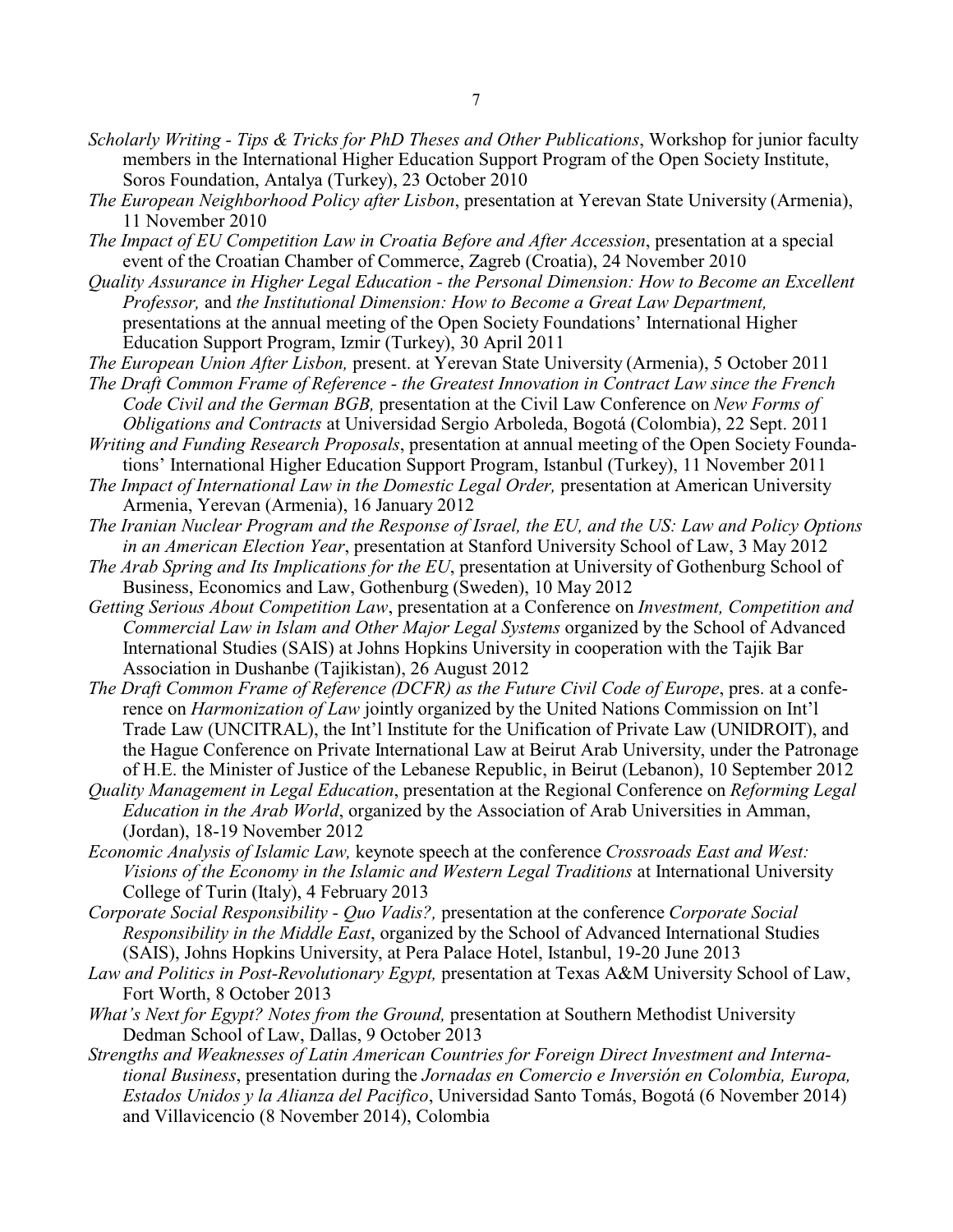- *Independence with Accountability Ethics and Professional Responsibility Standards for Judges and Arbitrators: Protecting Our Judges from Third Parties and Themselves, pres. at the conference Legal Ethics and Professional Responsibility* at University of Oslo (Norway), 25/26 Nov. 2013
- *Corporate Social Responsibility Current Trends in Europe,* presentation at the second annual conference *Corporate Social Responsibility in the Middle East*, organized by the School of Advanced International Studies (SAIS), Johns Hopkins University, Istanbul, 29-30 May 2014

*Structuring Business Transactions and Dispute Settlement*, presentation at the conference *Doing Business in and with the Middle East*, organized by Indiana University Kelley School of Business, Institute for International Business, Indianapolis, 5 September 2014

- *An Economic Analysis of Islamic Criminal Law,* presentation at the Annual Meeting of the Midwestern Law & Economics Association, Indianapolis, 10 October 2014, with Salma Taman
- *The Impact or Lack Thereof of the EU Charter of Fundamental Rights on Switzerland, presentation* at Berne University (Switzerland), 21 November 2014
- *Harmonization of Legal Texts in European Union Law The Process, the Procedure, and the Text,* presentation at the conference *Legislative Drafting: Legal Aid and Legal Texts*, International Institute of Higher Studies in Criminal Sciences, Siracusa (Italy), 18 December 2014
- *How and Why to Become an International Lawyer,* pres. at Lausanne Univ. (Switzerland), 10 March 2015

*The Past, Present, and Future of EU Enlargement,* pres. at Geneva Univ. (Switzerland), 10 March 2015

- *Global Failure of Justice Systems Causes and Consequences*, presentation at the Tulane Legislative Drafting Institute, Tulane University, 26 June 2015, 23 June 2016, 15 June 2017 & 21 June 2018
- *Crisis? What Crisis? The State of the European Union: Moving Forward or Falling Apart?*, presentation at Universidad Nacional Autónoma de México (UNAM), Mexico City, 22 February 2016
- *The Restatement of the Law Third The U.S. Law of International Commercial Arbitration an Introduction*, presentation at the annual meeting of the Chartered Institute of Arbitrators, North America Branch, Chicago, 1 December 2016
- *The EU Charter of Fundamental Rights vs. the European Convention on Human Rights and Funda*mental Freedoms – a Comparison, presentation at the 111<sup>th</sup> Annual Meeting of the Association of American Law Schools (AALS), San Francisco, 6 January 2017
- *The Past, Present and Future of European Contract Law with and without the United Kingdom*, presentation at Fordham Law School, 27 February 2017
- *Saudi Vision 2030 The Path Beyond the Oil*, presentation at Indiana University, 5 April 2017
- *The Hangover Part IV or Brexit? And What Happens Next?*, pres. at the conference "A Continent Divided: Nationalism and the European Union", University of Connecticut, Hartford, 7 April 2017
- *World Trade, National Interests & International Governance*, presentation at the conference "Free Trade, Public Interest and Reality: New Generation Free Trade Agreements and National Regulatory Sovereignty", Hungarian Academy of Sciences, Szeged (Hungary), 4 May 2017

The Global Failure of Justice Systems - Causes and Consequences, presentation at the 4<sup>th</sup> Africa Colloquium of Legal Counsel to Parliaments, 1 Nov 2017, Kampala (Uganda)

*The Global Failure of Justice Systems – Causes and Consequences,* pres. at the conference "New Paradigms of Law?" hosted by National Chengchi University, 4-5 Dec 2017, Taipei (Taiwan)

- *Choice of Law and Choice of Forum in International Business Contracts and its Consequences*, presentation at Faculdad Libre de Derecho de Monterrey (FLDM), 18 January 2018
- *Smart Contracts on the Blockchain: Legality, Validity, and Enforceability*, presentation at Blockchain Expo Global 2018, London, 18 April 2018
- *The Importance of Highly Efficient Courts for Business and Trade +Improving Efficiency Through Court and Case-Flow Management*, two workshops for the newly created Commercial Court in Riyadh, Saudi Arabia, 15 October 2018
- *The Importance of High Quality Dispute Settlement Options for Business and Trade and the Contribution of ADR + How to and How Not to Do ADR*, two workshops for the Saudi Arabia General Investment Authority (SAGIA), Riyadh, 17 October 2018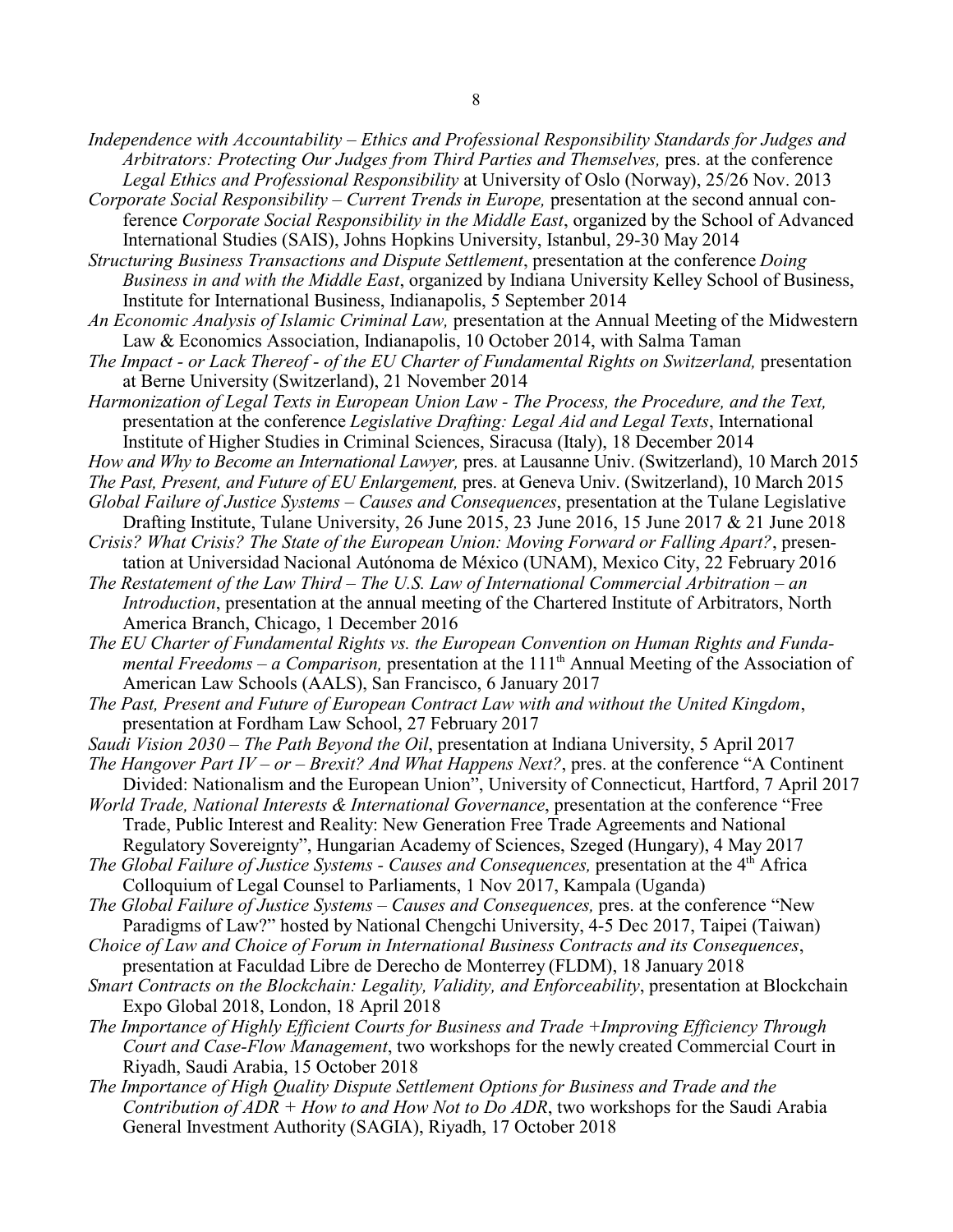- *The Importance of High Quality Dispute Settlement Options for Business and Trade, and the Contribution of ADR*, presentation at University of the Thai Chamber of Commerce (UTCC), Bangkok, Thailand, 27 March 2019
- *Blockchains and Smart Contracts Opportunities for the Hospitality Industry in Spain*, presentation for MindTheLaw, Madrid, Spain, 25 June 2019

### *Recent and Upcoming Invitations* (chronological order)

- 2000 2005 Professor in the Stetson University College of Law summer study abroad program "Emerging Markets and Transitional Democracies", Tallinn, Estonia
- February 2005: Judge at the European Law Moot Court Competition, Göteborg (Sweden)
- February 2006: Judge at the European Law Moot Court Competition, Boston (USA)
- February 2007: Judge at the European Law Moot Court Competition, Zagreb (Croatia)
- February 2010: Judge at the European Law Moot Court Competition, Columbia University, New York
- November 2010: Visiting Professor for International Business Law in the Indiana University Kelley School of Business MBA Program in Zagreb (Croatia)
- October 2011: Visiting Professor for International Business Law, Colegio de Abogados y Abogadas de Costa Rica
- February 2012: Judge at the European Law Moot Court Competition, Univ. of Lucerne (Switzerland)
- February 2014: Judge at the European Law Moot Court Competition, Bratislava (Slovakia)
- February 2015: Judge at the European Law Moot Court Competition, Columbia University, New York
- Since 2015: Arbitrator at the annual Willem C. Vis Moot Court in Int'l Commercial Arbitration, Vienna (Austria)
- Since June 2015: Presenter at the annual Tulane University International Legislative Drafting Institute on *Global Failure of 'Justice' Systems: Causes and Consequences*
- November 2015: Visiting Professor at Tec de Monterrey, Chihuahua campus (Mexico)
- January 2016: Judge at the European Law Moot Court Competition, Maastricht University (NL)
- January 2017: Judge at the European Law Moot Court Competition, The Hague University of Applied Sciences (Netherlands)
- 28 April 2017: Panel Chair at a Conference on Freedom of Religion in Europe at the European Court of Human Rights in Strasbourg (France)
- February 2019: Judge at the European Law Moot Court Competition, CEU San Pablo, Madrid (Spain) Spring 2019: Visiting Professor in the Master in Global Affairs Program, jointly organized by the

University of Prince Edward Island and Universidad Rey Juan Carlos in Madrid (Spain)

Fall 2019 and 2020: Adjunct Professor at Indiana University Maurer School of Law

Spring 2021: Visiting Professor at American University Central Asia (AUCA)

#### *Awards*

*John S. Grimes Named Chair*, since fall 2004

*Trustees' Teaching Award* from Indiana University, 2017

*John S. Grimes Research Fellowship*, spring/summer 2004

*Outstanding Instructor Award* from Concordia International University Estonia, 1998

- *Best Advocate General* and member of the team winning the *Best Written Pleadings Award* and the overall *Second Prize* at the European Law Moot Court Competition, Florence (Italy), Nov. 1989
- *Fulbright Scholarship* for studies in the master program, University of Michigan Law School, Ann Arbor, Aug. 1988 - May 1989
- *Scholarship* from the University of Michigan Law School, Ann Arbor, for studies in the Master program, Aug. 1988 - May 1989
- *Scholarship* from *Deutscher Akademischer Austauschdienst (DAAD)* for the Summer Course "Public International Law" at the Hague Academy of International Law, August 1986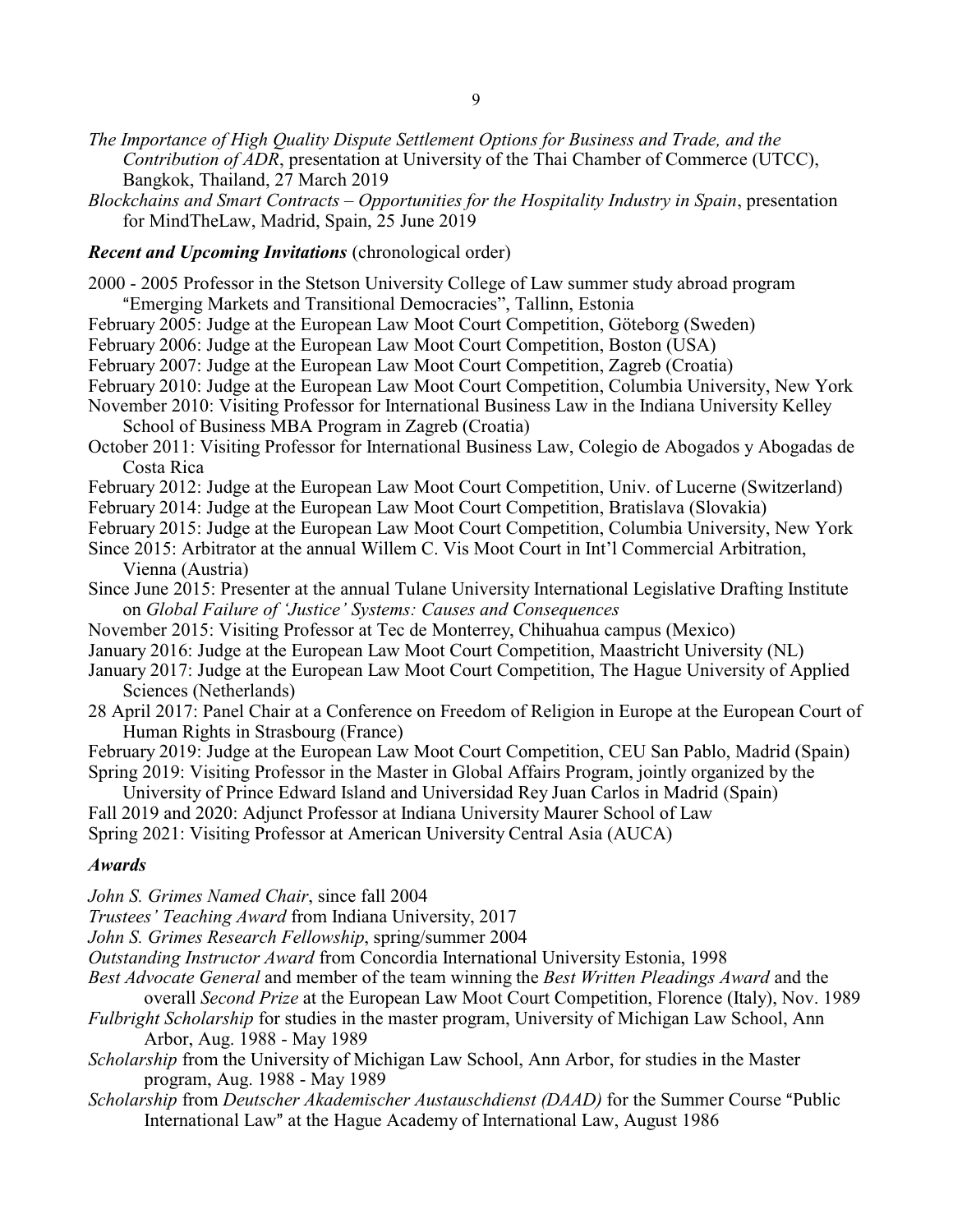# **Teaching Administration and Curriculum Development**

*developed the following new courses for the law school (classroom based)*

- European Union Law Foundations
- European Union Law Doing Business in and with the Internal Market
- Moot Court in European Union Law
- WTO Law
- International Business Transactions
- International Commercial Arbitration
- Moot Court in International Commercial Arbitration
- International Investment Law
- *developed the following new courses for the law school (online teaching)*
- Academic Writing for Lawyers
- European Union Law
- International Commercial Arbitration
- International Business Transactions

### *developed the following new programs for the law school*

- Master of Laws (LL.M.) Track in International and Comparative Law
- Master of Laws (LL.M.) Track in World Trade Law

## **Service**

| at Indiana University |                                                                                                    |
|-----------------------|----------------------------------------------------------------------------------------------------|
| since 2019            | Director of the Master (LL.M.) track in World Trade Law                                            |
| since 2016            | Director of the McKinney side of a cooperative dual-degree LL.M. program with                      |
|                       | American University Central Asia (AUCA) in Kyrgyzstan                                              |
|                       | Sept 2015 - Jun 2017 Director of the McKinney side of a cooperative dual-degree LL.M. program with |
|                       | Université Saint-Ésprit de Kaslik (USEK) in Lebanon                                                |
| 2008                  | Program Director and Professor in Residence, China Law Summer Program of                           |
|                       | the IU McKinney School of Law at Renmin University, Beijing (China)                                |
| $2007 - 2013$         | Director of the USAID funded Project of Indiana University at Alexandria and                       |
|                       | Cairo University (Egypt)                                                                           |
| since 2006            | Academic advisor of $20+$ doctoral students and $75+$ LL.M. students at IU                         |
| since 2005            | Member (and former Chair) of the Board of Faculty Advisors, "Indiana                               |
|                       | International & Comparative Law Review"                                                            |
| Fall 2005             | Co-director of a Jean Monnet Module on Comparative EU and U.S. Science,                            |
| - Summer 2008         | Law and Policy in the Regulation of Pharmaceuticals and Medical Technology                         |
|                       | at Indiana University                                                                              |
| <b>Fall 2005</b>      | Member of the Executive Committee of the European Union Center of                                  |
| - Summer 2008         | Excellence, Indiana University - Bloomington                                                       |
| $2005 - 2007$         | Program Director and Professor in Residence, Central & Eastern European Law                        |
|                       | Summer Program of the IU McKinney School of Law in Dubrovnik (Croatia)                             |
| $2004 - 2006$         | Program Director and Professor in Residence, European Law Summer Program                           |
|                       | of the IU McKinney School of Law in Strasbourg (France)                                            |
| $2004 - 2007$         | Director of the State Department funded project for capacity development                           |
|                       | among judges and prosecutors in China                                                              |
| since 2004            | Director of the Master (LL.M.) track in Int'l and Comparative Law                                  |
| $2003 - 2007$         | Member of the IUPUI International Affairs Program Committee                                        |
| since 2003            | Director of the Center for Int'l and Comparative Law at the McKinney School                        |
| since 2003            | service on pretty much every kind of committee at the law school                                   |
|                       |                                                                                                    |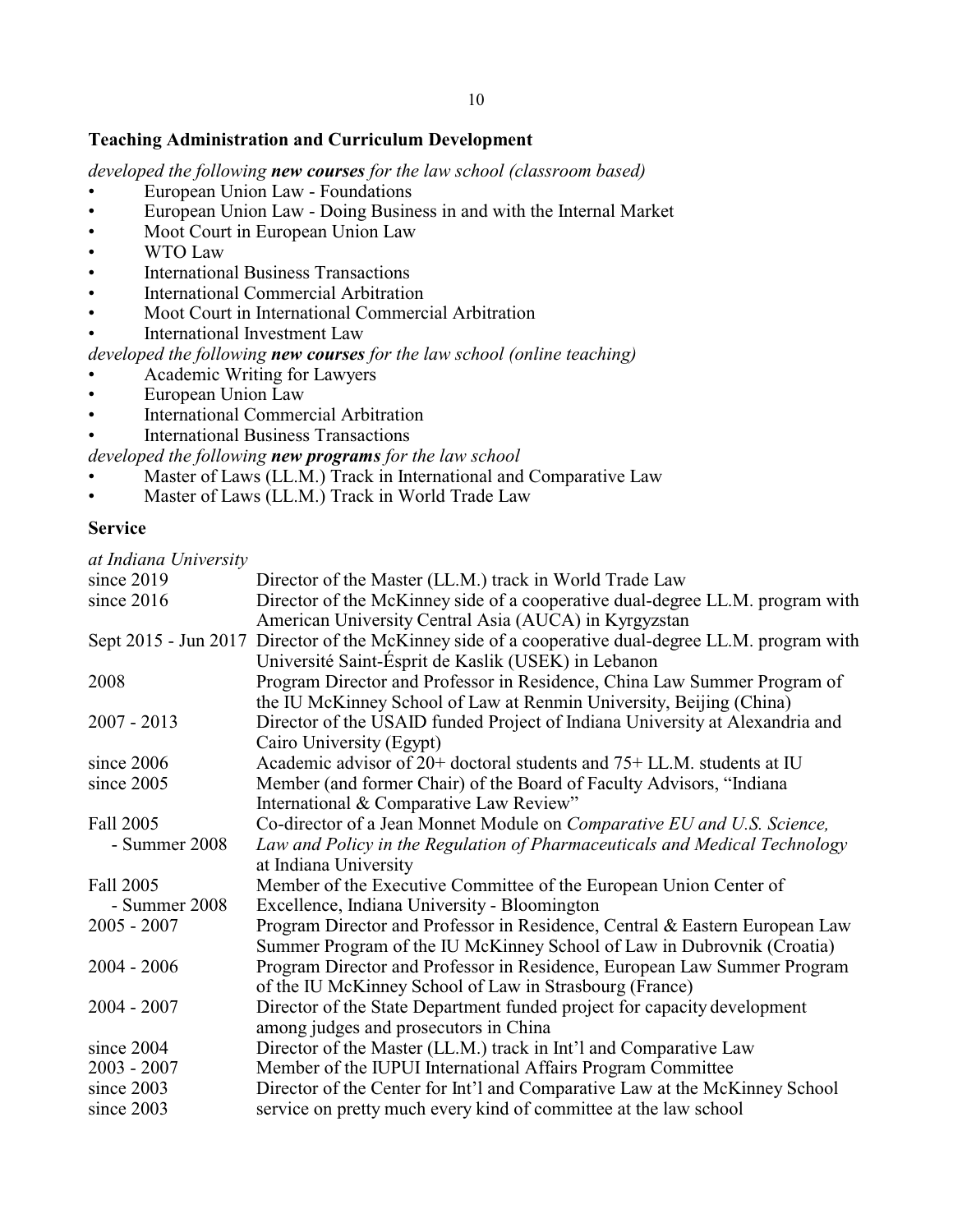| elsewhere            |                                                                                                         |
|----------------------|---------------------------------------------------------------------------------------------------------|
| since 2019           | Member of the Evaluation Commission for Fulbright Germany                                               |
| since April 2017     | Member of the Advisory Board, Qatar University School of Law, Doha                                      |
| since 2014           | Arbitrator at the annual Willem C. Vis Moot Court in Int'l Commercial                                   |
|                      | Arbitration, Vienna (Austria)                                                                           |
| April - Sept 2014    | Consultant for the Worldbank for capacity development at the Ministry of                                |
|                      | Justice, Department for Int'l Law, Socialist Republic of Vietnam                                        |
| July 2010 - Jun 2013 | Resource Fellow for the Academic Fellowship Program of the Soros Foundation                             |
|                      | and the Open Society Institute for Eastern Europe and Central Asia working with                         |
|                      | Yerevan State University, Yerevan (Armenia)                                                             |
| 2010-2016            | Chair of the international expert commission for the evaluation of law programs                         |
|                      | in Lithuania (https://www.skvc.lt/)                                                                     |
| 2007-2008            | Co-director of the certificate program on American and International                                    |
|                      | Commercial Law at Vilnius University, Vilnius (Lithuania)                                               |
|                      | July 2006 - Jun 2008 Resource Fellow for the Academic Fellowship Program of the Soros Foundation        |
|                      | and the Open Society Institute for Eastern Europe and Central Asia working with                         |
|                      | American University Central Asia, Bishkek (Kyrgyzstan)                                                  |
| Dec 2005             | Rapporteur for the ABA Administrative Law Section project Restatement of                                |
| $-$ Spring 2008      | EU Administrative Law (see http://www.abanet.org/adminlaw/eu/home.html)                                 |
| $2001 - 2016$        | Member (2001-2003) and Chair (from 2004) of an international expert                                     |
|                      | committee for the accreditation of law schools and programs in Lithuania                                |
|                      | Nov 2001 - Oct 2003 Advisor to the <i>European Law Students Association (ELSA)</i> & judge in the first |
|                      | international moot court competition in WTO law                                                         |
|                      | Aug 2001 - Aug 2002 Member of the Advisory Board, Hungarian Helsinki Committee                          |
| since Fall 2000      | Judge in the annual European Law Moot Court competition                                                 |
|                      | June 2000 - Aug 2001 Member, Steering Committee for the Development of University-based NGO             |
|                      | Law Clinics in Central and Eastern Europe, Public Interest Law Initiative in                            |
|                      | Transitional Societies, Columbia University School of Law, NY (USA)                                     |
|                      | Jan 2000 - Aug 2002 President, Estonian European Communities Studies Association (ECSA)                 |
| 1997-2012            | Editor-in-Chief of the European Journal of Law Reform, a peer reviewed                                  |
|                      | quarterly journal published by Eleven International Publishing in the Hague                             |
| 1995 - 1998          | Member of the Evaluation Commission for Fulbright Switzerland                                           |
|                      | May 1994 - July 1998 Head of a continuing education program for practicing attorneys and in-house       |
|                      | legal advisors, a profit center of the Europainstitut Basel                                             |
| since 1993           | Academic advisor of 100+ bachelor theses, 150+ master theses and 15+ doctoral                           |
|                      | dissertations                                                                                           |

# **Research Projects and Interests**

- *International Business Transactions, Settlement of Disputes and Enforcement of Claims in and with Transition Countries*
- *• Investor-State Arbitration and Sustainable Development*
- *• Challenges of Doing Business and Settling Commercial Disputes in the MENA Region*
- *• Administrative and Court Reform in Transition Countries*
- *Competition Law in Transitional and Developing Economies*
- *Promoting Rule of Law in Developing and Transition Countries*
- *Legitimacy & Future Development of the European Union*
- *• Legitimacy & Functioning of the European Court of Justice & Europ. Court of Human Rights*
- *World Trade Law, Environmental Standards, and Human Rights*
- *• Democracy, Trade, and Development*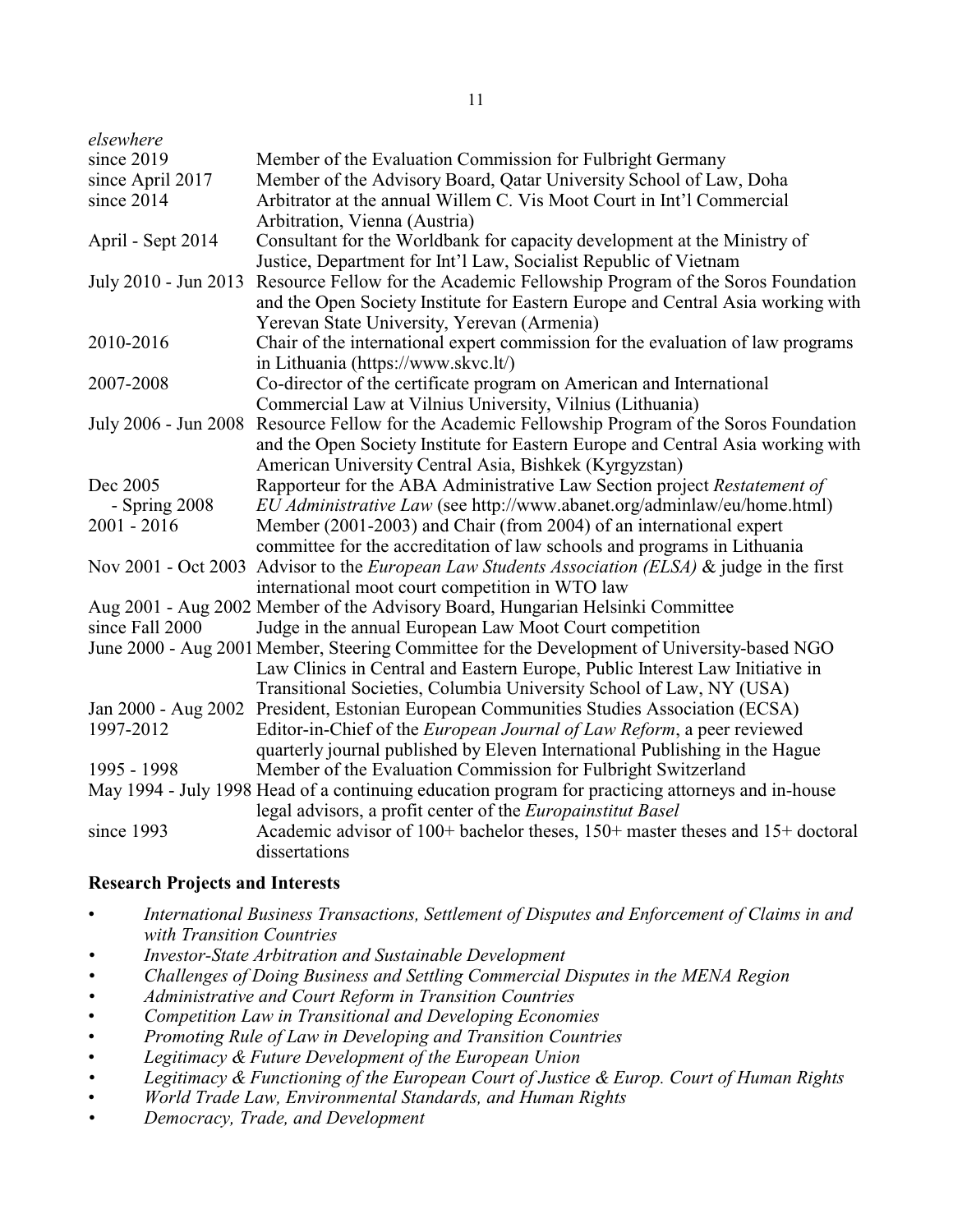- *The Wealth (and Poverty) of Nations or Why Some Countries Do Better Than Others*
- *Curriculum Development, Methodology of Research & Teaching, Quality Assurance in Legal Ed.*

**Third Party Funded Projects Acquired and/or Directed by Frank Emmert**\*

| <b>Dates</b>  | <b>Title</b>                                                                                                                                                           | <b>Donor</b>                                       | <b>Budget</b>                           |
|---------------|------------------------------------------------------------------------------------------------------------------------------------------------------------------------|----------------------------------------------------|-----------------------------------------|
| 1992-<br>1993 | East-West Forum (training of law professors from CEECs<br>in EU Law and the law of human rights in Europe at the                                                       | <b>EU</b> Commission                               | 300,000\$                               |
|               | Academy of European Law, EUI Florence)                                                                                                                                 | Council of Europe                                  | 60,000\$                                |
| 1995-<br>1998 | Advokatenfortbildung am Europainstitut Basel                                                                                                                           | Project revenue                                    | 250,000 CHF                             |
| 1996-<br>2000 | NFP 42 - Die Rechtsstellung Schweizerischer Unter-<br>nehmen in Verfahren vor dem Gerichtshof der EU,<br>insbesondere im Wettbewerbs- und Aussenwirtschaftsrecht       | <b>Swiss National</b><br><b>Science Foundation</b> | 250,000 CHF                             |
| 1998-<br>1999 | Auswertung der gesetzgeberischen Tätigkeit der<br>Europäischen Gemeinschaft                                                                                            | Integrationsbüro<br>Bern                           | 30,000 CHF                              |
| 1999-<br>2002 | Refugee Law Clinic at Concordia International University<br>Estonia                                                                                                    | Soros Foundation,<br><b>Estonian Red Cross</b>     | 30,000\$                                |
| 2001          | European Law Moot Court Competition at Concordia<br>International University Estonia                                                                                   | Estonian Bar<br>Association                        | 50,000\$                                |
| 2004-<br>2006 | French-American Cultural Exchange (FACE) grant for<br>summer study abroad programs in Lille & Strasbourg                                                               | Government of<br>France                            | 5,000€                                  |
| 2004-<br>2007 | Trial Practice Training for over 3,000 judges and<br>prosecutors in China                                                                                              | U.S. State<br>Department                           | 1,200,000\$                             |
| 2005-<br>2008 | Jean Monnet Module Comparative EU and U.S. Science,<br>Law and Policy in the Regulation of Pharmaceuticals and<br>Medical Technology                                   | <b>EU</b> Commission                               | 36,000€                                 |
| 2006-<br>2008 | Higher Education Support Program (HESP) for American<br>University Central Asia                                                                                        | Soros Foundation                                   | 25,000\$                                |
| 2007-         | Cooperation between the IU Robert H. McKinney School                                                                                                                   | <b>USAID</b>                                       | 4,000,000\$                             |
| 2013          | of Law and the Faculties of Law at Alexandria and Cairo<br>Universities for the delivery of the IU Master of Laws<br>(LL.M.) Program in Egypt (for nearly 300 graduate | Project revenue                                    | 2,000,000\$                             |
|               | students)                                                                                                                                                              | Sawiris Foundation                                 | 64,000\$                                |
| 2010-<br>2013 | Higher Education Support Program (HESP) for Yerevan<br>State University, Armenia                                                                                       | Soros Foundation                                   | 25,000\$                                |
| 2014-<br>2016 | Capacity Development at the Ministry of Justice,<br>Socialist Republic of Vietnam                                                                                      | World Bank                                         | Phase $1 =$<br>20,000\$ of<br>250,000\$ |

<sup>\*</sup> The list includes only projects where Frank Emmert was the principal investigator (PI) and does not include ad personam scholarships, fellowships, or contracts for consulting and arbitration services.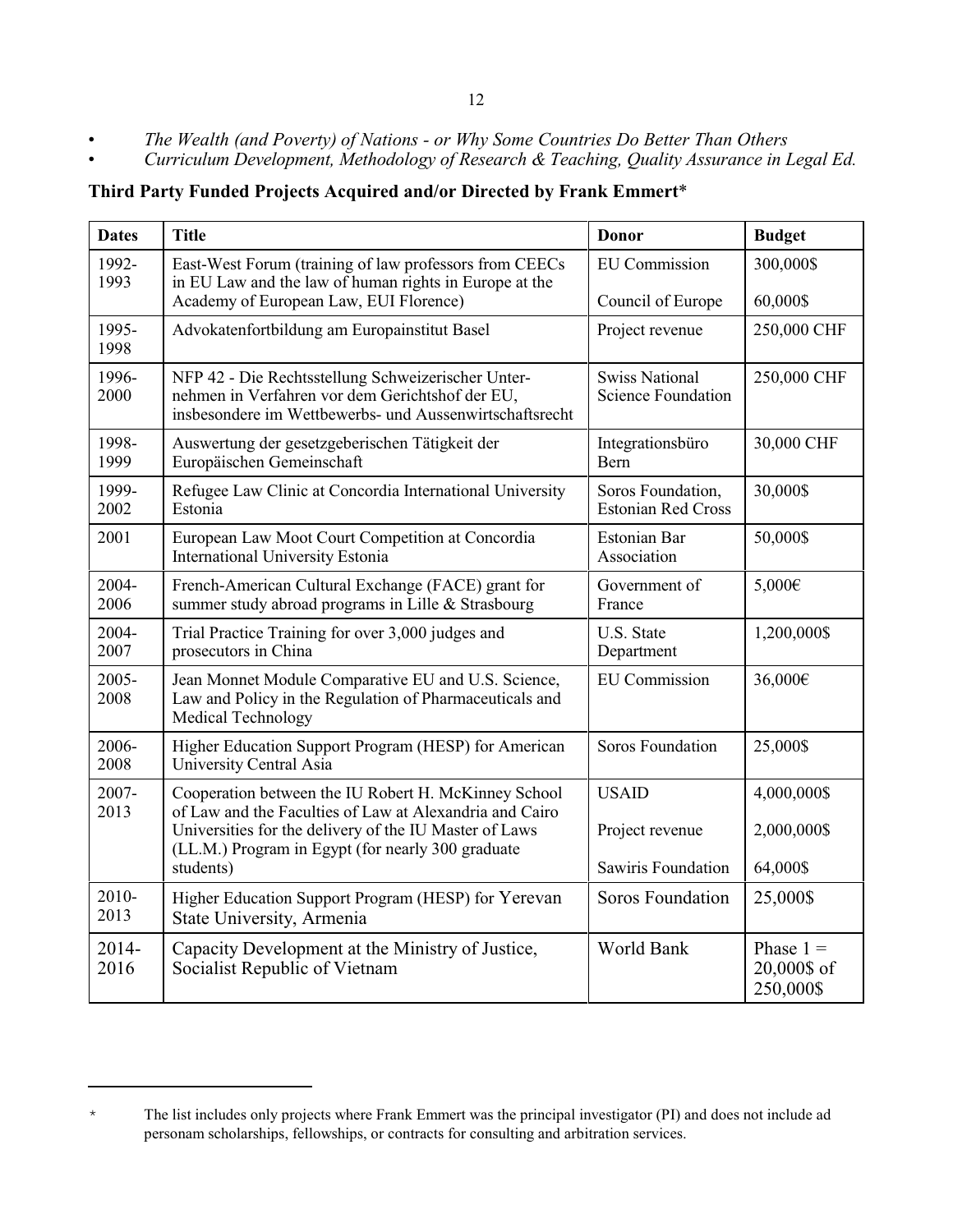## **Other Activities**

| since 2018      | Founder of The International Smart Mediation and Arbitration Institute, an<br>ADR service provider based in Indianapolis with specific competence for |
|-----------------|-------------------------------------------------------------------------------------------------------------------------------------------------------|
|                 | settlement of AI and Blockchain-related disputes (see https://smartarb.org/)                                                                          |
| since 2017      | Co-Founder of PrepayWay, a Swiss-based company developing smart                                                                                       |
|                 | contracts on the blockchain for international business and real estate                                                                                |
|                 | transactions (see https://prepayway.com/)                                                                                                             |
| since June 2011 | Chairman of the Council on International Law and Politics (CILP),                                                                                     |
|                 | Chicago/Indianapolis (see http://www.cilpnet.com)                                                                                                     |
| since 2002      | Arbitrator in international business disputes (see                                                                                                    |
|                 | https://www.frankemmert.com/)                                                                                                                         |
| since 1990      | Consultant for a large number of transnational corporations, and international                                                                        |
|                 | governmental & non-governmental organizations on advanced legal issues                                                                                |
|                 | related to int'l business and trade law (see https://www.frankemmert.com/)                                                                            |
| since 1988      | Organizer, co-organizer and/or chairman of several international conferences                                                                          |
| since 1981      | Numerous study visits to a large number of African, Asian, and Eastern                                                                                |
|                 | European countries regarding law and economics of developing countries                                                                                |

### **Memberships**

American Bar Association (ABA), Sections on International Law and Administrative Law & Regulatory Practice (Academic Member) Indiana State Bar Association (Academic Member) Indianapolis Bar Association (Academic Member) Chartered Institute of Arbitrators (Fellow) Alliance of Distinguished and Titled Professors at Indiana University American Society of Comparative Law Member of the Board of Editors and former Editor-in-Chief of "European Journal of Law Reform" Member (and former Chair) of the Board of Faculty Advisors, "Indiana International & Comparative Law Review" Editorial Advisor to "Jurisprudencija", Mykolas Romeris University, Vilnius (Lithuania) Member of the Editorial Board of "Kyiv-Mohyla Law and Politics Journal" published by the National University of Kyiv-Mohyla Academy, Kyiv (Ukraine) Member of the Advisory Panel of "Developing World Review of Trade & Competition" published by Gujarat National Law University, Gandhinagar (India) Member of the Comité Scientifique of "Révue Juridique de l'USEK" (Lebanon) Member of the Board of Editors, Markets and the Law series, Routledge (UK)

# **Languages**

| Native language level | German, English                               |
|-----------------------|-----------------------------------------------|
| Teaching level        | German, English, French                       |
| Conversation level    | German, English, French, Italian              |
| Basic/reading level   | Estonian, Spanish, Portuguese, Swedish, Dutch |
| Currently studying    | Spanish                                       |

### **Personal Interests**

People, Politics, Arts, Music, Opera, Literature, Fine Foods, Traveling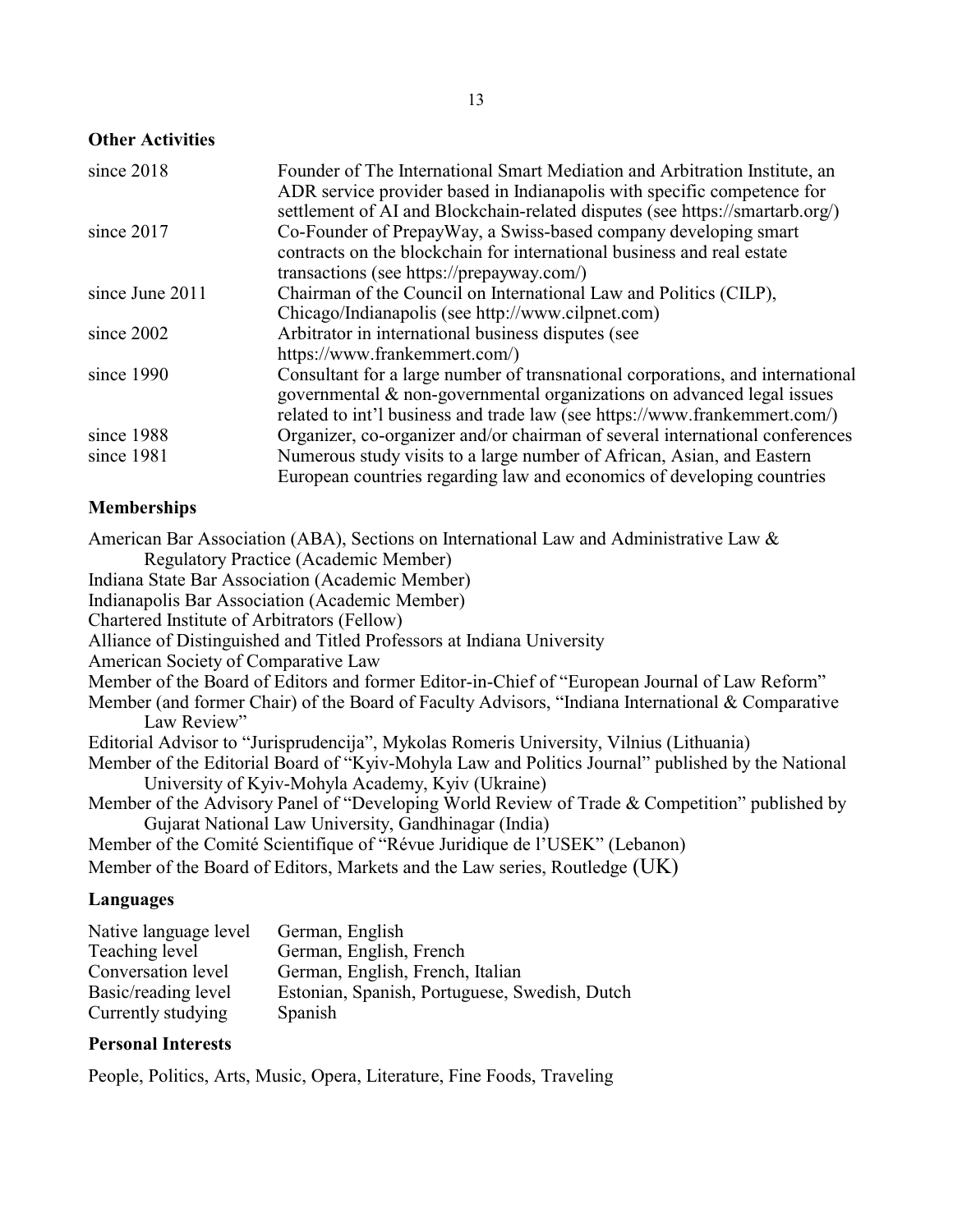- **Website of Indiana University Robert H. McKinney School of Law:** <http://mckinneylaw.iu.edu/faculty-staff/profile.cfm?Id=166>
- **Website for Consulting and Arbitration Services:** <http://www.frankemmert.com>
- **Website of the International Smart Mediation and Arbitration Institute, Indianapolis:**  [www.smartarb.org](http://www.smartarb.org)
- **Website of the European Journal of Law Reform:** <http://www.ejlr.org>
- **Website of the Council on International Law and Politics:** <https://www.cilpnet.com/>
- **Personal Website for Art Projects:** <https://www.theimacgallery.com/>
- **Google Scholar:** <http://scholar.google.com/citations?user=B8lspYkAAAAJ&hl=en>
- **ORCID ID:** <https://orcid.org/0000-0002-4280-9364>
- **IBT Textbook Published by Carolina Academic Press:** <https://cap-press.com/authors/1828/Frank-Emmert>
- **Publications available online:** <http://ssrn.com/author=622007> and/or [https://www.researchgate.net/profile/Frank\\_Emmert2/publications/](https://www.researchgate.net/profile/Frank_Emmert2/publications) and/or <http://iupui.academia.edu/FrankEmmert/Activity>

**References** can be provided on request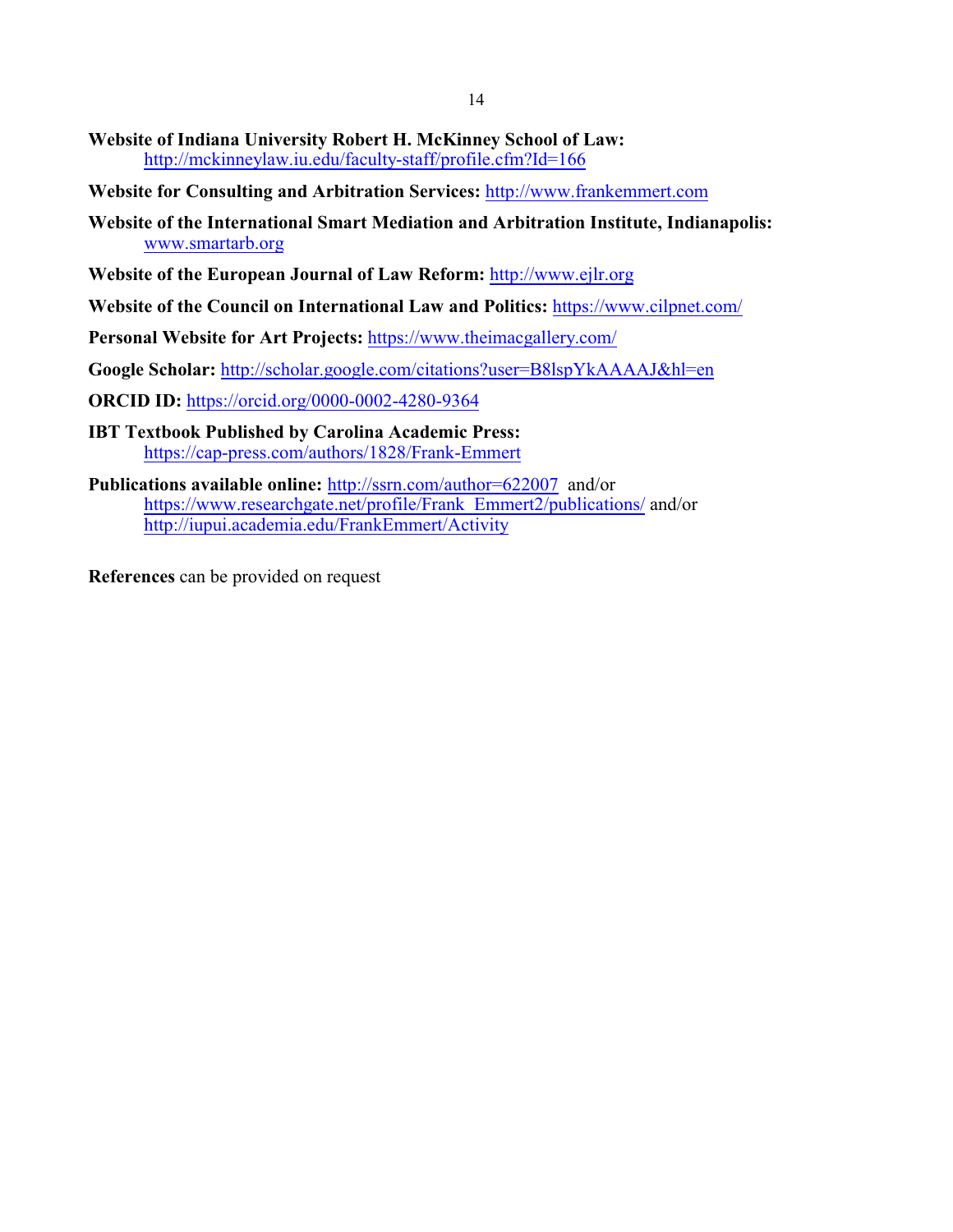# *Prof. Dr. iur. Frank Emmert, LL.M. P r i n c i p a l P u b l i c a t i o n s (in chronological order)*

## **Books: published**

- 1. *Europarecht in Fällen*, a casebook on EC law, with Profs. Hummer, Simma and Vedder, pp. ixxvii and 1-689, NOMOS Verlag, Baden-Baden 1991
- 2. *Europäische Rechtsprechung Konzentrierte Fassung*, a systematic case-digest on the jurisprudence of the Luxembourg courts in looseleaf format (supplemented annually), "Sonderband" in the series Meyer-Marsilius/Schluep/Stauffacher (eds.), Beziehungen Schweiz-EG, over 1.000 pages, with RA Dr. Schnichels and others, Orell Füssli Verlag, Zurich, March 1994 et. seq.
- 3. *Europäische Rechtsprechung Konzentrierte Fassung 1989-1993*, pocket-book version of No. 2, Zurich 1994
- 4. Europarecht in Fällen, compeletely revised and updated 2<sup>nd</sup>. ed. of No. 1, pp. i-xl and 1-860, NOMOS Verlag, Baden-Baden 1994
- 5. *Europäische Rechtsprechung Konzentrierte Fassung 1993/1994*, Vol. II of No. 3, 380 pages, with RA Dr. Schnichels, Orell Füssli Verlag, Zurich 1995
- 6. *Europarecht*, textbook on EU-law, pp. i-xxxvi and 1-492, C.H. Beck Verlag, Munich 1996
- 7. *Europäische Rechtsprechung Konzentrierte Fassung 1995*, Vol. III of No. 3, pp. i-xxxiv and 1-360, with Dr. Alleweldt, Mr. Lusser, RA Dr. Röver, RA Dr. Schnichels, and Ms. Wollkopf, Orell Füssli Verlag, Zurich 1996
- 8. *Europäische Rechtsprechung Konzentrierte Fassung 1996*, Vol. IV of No. 3, pp. i-xxix and 1- 370, with Dr. Alleweldt, L. Lusser, I. Maulaz-Frauenknecht, Dr. J.H. Röver, RA Dr. Schnichels, and S. Wollkopf, Orell Füssli Verlag, Zurich 1998
- 9. *Der Europäische Gerichtshof als Garant der Rechtsgemeinschaft*, Dissertation, University of Maastricht, 1998, pp. 1-450
- 10. *Prawo Europejskie*, textbook on EU-law in Polish, pp. i-xxxii and 1-587, with M. Morawiecki, Wydawnictwo Naukowe PWN, Warszawa-Wroclaw 1999
- 11. *European Union Law Documents*, pp. i-xii and 1-676, C.H. Beck Verlag and Kluwer Law International, The Hague 1999
- 12. *European Union Law Cases*, pp. i-xiv and 1-690, C.H. Beck Verlag and Kluwer Law International, The Hague 2000
- 13. *European Union Law Cases*, revised re-print of No. 12, Utrecht 2007
- 14. *Administrative Law of the European Union Judicial Review*, 178 pp., with Ronald M. Levin and Christoph T. Feddersen, ABA Publishing, Chicago 2008
- 15. *European Union Law Documents*, revised and updated 2<sup>nd</sup> ed. of No. 11, pp. i-x and 1-1563, The Hague, 2011
- 16. *The European Convention on Human Rights and Fundamental Freedoms in Central and Eastern Europe*, a collection of country reports about the application of the ECHR in the new member countries and some horizontal chapters to evaluate the reports, co-edited with Prof. Leonard Hammer, Tel Aviv, pp. 1-670, The Hague, 2012
- 17. *International Business Transactions Documents*, co-edited with Prof. Talia Einhorn, Tel Aviv, pp. 1-806, Chicago, 2012
- 18. *Corporate Social Responsibility in Comparative Perspective,* a collection of analytical chapters on CSR in different geographic and legal environments, pp. 1-253, Chicago, 2014
- 19. *Cases and Materials on European Union Law*, a new and updated edition of the most popular casebook on EU law in the USA, with Profs. George Bermann (Columbia Univ, NY), Roger Goebel (Fordham Univ, NY), Eleanor Fox (NYU, New York), Jeffrey Atik (Loyola, Los Angeles), and Damien Gerard (Louvain, Belgium), pp. i-lx and 1-1456, St. Paul, 2015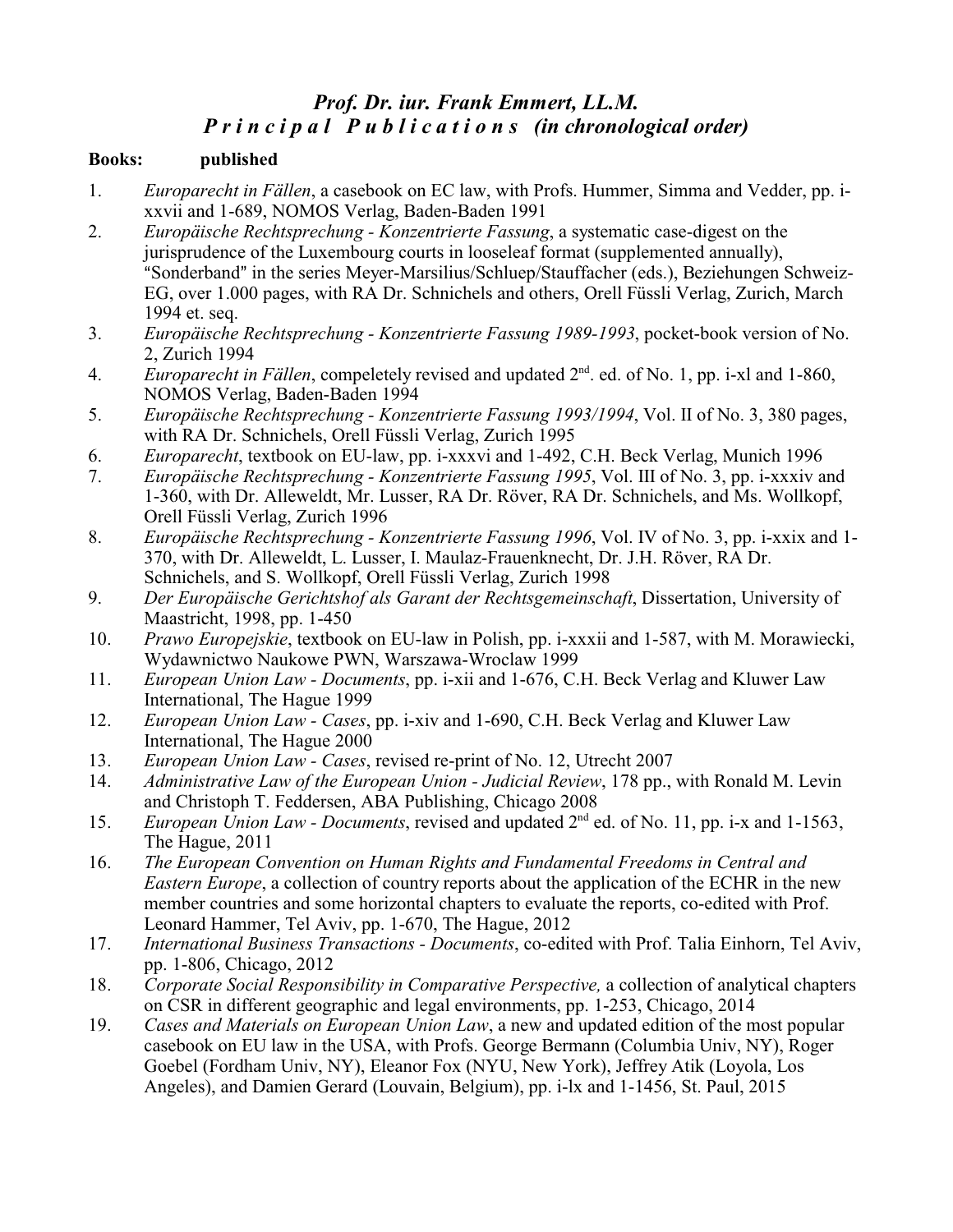- 20. *WTO Law Documents (Student Edition),* pp. 1-281, Chicago 2016
- 21. *2016 Selected Documents Supplement to Cases and Materials on European Union Law* (#19), with George Bermann, Roger Goebel, Eleanor Fox, Jeffrey Atik, and Damien Gerard, pp. i-x and 1-752, St. Paul, 2016
- 22. *World Trade and Investment Law Documents*, 780 pp., Indianapolis 2018
- 23. *International Business Transactions Text, Cases and Materials*, pp. i-xx and 1-1142, Durham 2020
- 24. *International Business Transactions Documents, Vol. I Transactional Law Documents*, pp. 1-807, Indianapolis, 2020
- 25. *International Business Transactions Documents, Vol. II Dispute Settlement Documents*, pp. 1-585, Indianapolis, 2020

### **in preparation**

- 26. *International Business Transactions Text, Cases and Materials Teacher's Manual*, for Carolina Academic Press, to accompany #23
- 27. Cases and Materials on European Union Law, updated and revised 5<sup>th</sup> ed. of #19, with Profs. George Bermann (Columbia Univ, NY), Eleanor Fox (NYU, New York), Jeffrey Atik (Loyola, Los Angeles), and Damien Gerard (Louvain, Belgium)

### **under consideration**

- 28. *Academic Writing for Lawyers and Other Social Scientists How to Prepare an Outstanding Thesis at the Bachelor, Master and Doctoral Level*, for Edward Elgar Publishing, UK
- 29. *International Investment Law in the 21st Century*
- 30. *WTO Law Text, Cases and Materials*, for Edward Elgar Publishing, United Kingdom

## **Articles and Book Chapters: published**

- 1. *Vierzig Jahre und ein bißchen weise?* (on the 40th anniversary of the German Basic Law), Funnel 1989, Vol. III, pp. 21-30
- 2. *Japanische Autos und die protektionistischen Quoten von Frankreich, Italien, Spanien und Großbritannien - Wie geht es weiter?*, Hanns Martin Schleyer Almanach, Essen 1990, at 38-39
- 3. *"Schraubenzieherfabriken" zur Umgehung von Antidumping-Strafzöllen, Einfuhrkontingentierungen und freiwilligen Selbstbeschränkungsabkommen*, in Hopt (ed.), Europäische Integration als Herausforderung des Rechts: Mehr Marktrecht - Weniger Einzelgesetze, Essen 1991, pp. 257-278
- 4. *Intellectual Property in the Uruguay Round Negotiating Strategies of the Western Industrialized Countries*, Michigan Journal of International Law, Vol. 11, No. 4 (1990), pp. 1317-1399
- 5. *Survey of the Treaty Practice of the EC in 1990*, European Journal of International Law 1991, Vol. 2, No. 1, at pp. 200-249
- 6. *Horizontale Drittwirkung von Richtlinien? Lieber ein Ende mit Schrecken als ein Schrecken ohne Ende!*, Europäisches Wirtschafts- und Steuerrecht 1992, at pp. 56-67
- 7. *Survey of the Treaty Practice of the EC in 1991*, European Journal of International Law 1992, Vol. 3, No. 1, at pp. 186-204
- 8. *Die Entwicklung der Ursprungsregeln bis zum EWR-Abkommen*, in Jacot-Guillarmod (ed.), EEA-Agreement, Comments and Reflections, Schulthess Polygraphischer Verlag, Zürich 1992, at pp. 115-132
- 9. *The Family Policy of the European Community*, in Waaldijk/Clapham (eds.), Homosexuality: A European Community Issue - Essays on Lesbian and Gay Rights in European Law and Policy, Martinus Nijhoff Publishers, Dordrecht 1993, at pp. 361-394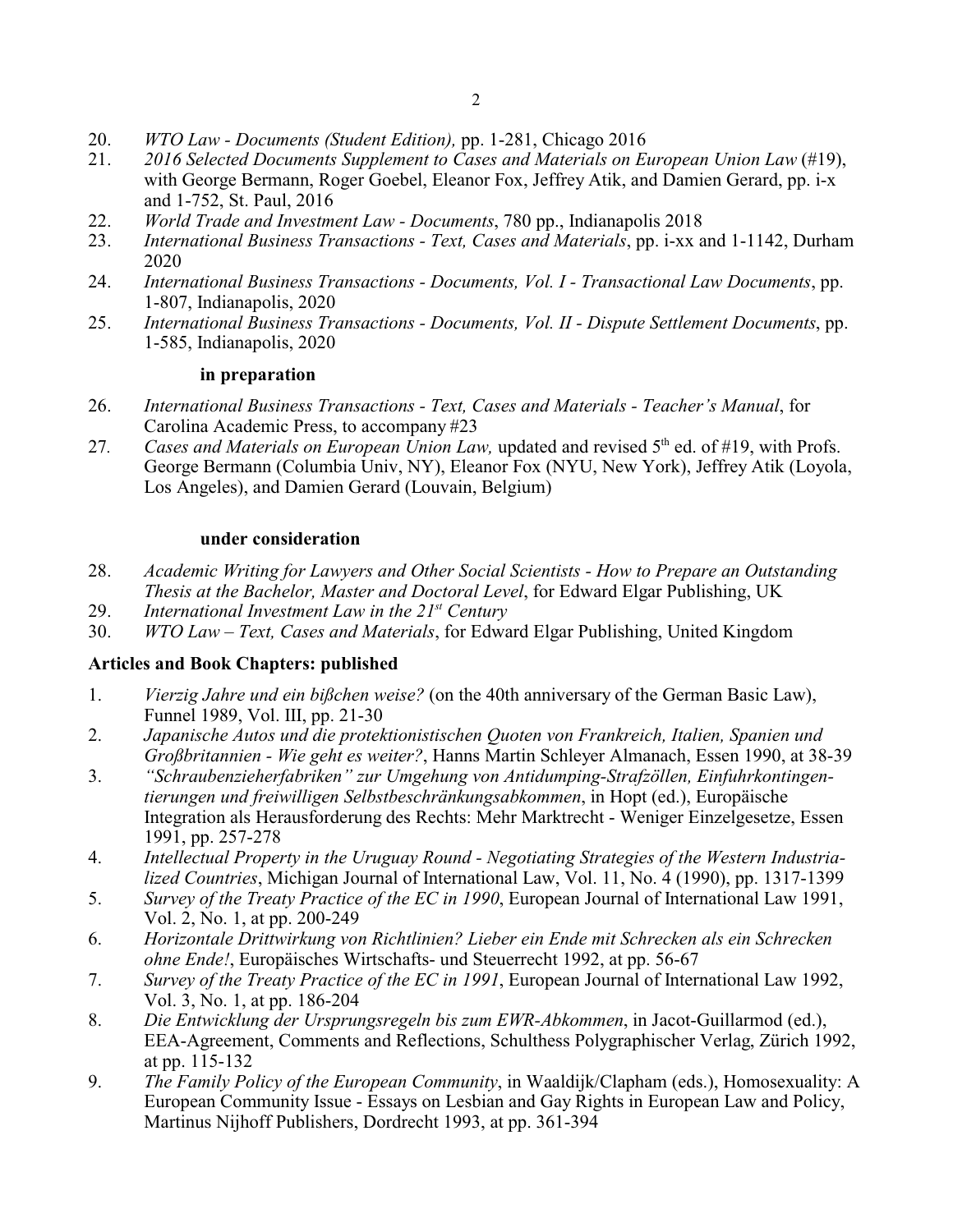- 10. *L'effet horizontal des directives La jurisprudence de la CJCE: un bateau ivre?*, Revue trimestrielle de droit européen, Vol. III/1993, pp. 503-524, with Dr. Pereira de Azevedo
- 11. *Lange Stange im Nebel oder neue Strategie? Die aktuelle Rechtsprechung des EuGH zur Warenverkehrsfreiheit*, pp. 5-27, Vol. 1994/7 of the "Basler Schriften zur Europ. Integration"
- 12. *Nationale Alleingänge im Umwelt- und Verbraucherschutz*, commentary on the PCP-judgment of the European Court of Justice, Euro Center Schweiz (OSEC) newsletter, July 1994, pp. 3-4
- 13. *Les jeux son faits: rien ne va plus ou une nouvelle occasion perdue par la CJCE*, a commentary on the Faccini Dori-judgment of the European Court of Justice, Revue trimestrielle de droit européen, Vol. I/1995, pp. 11-21, with Dr. Pereira de Azevedo
- 14. *Die institutionelle Reform der Europäischen Union und die künftige Rolle des Europäischen Parlaments*, in Cottier (ed.), Democracy and Federalism in European Integration, Berne/Zürich 1995, pp. 63-74
- 15. *There is no such thing as a free lunch! Why and how the industrialized countries should compensate the newly industrialized and less developed countries for accepting social and environmental standards in world trade,* Thürer/Kux (eds.), GATT 1994 und die Welthandelsorganisation - Herausforderung für die Schweiz und Europa, Zürich/Baden-Baden 1996, pp. 309-326; also published under the title *Social and Environmental Standards in World Trade* in the Yearbook of Polish Labour Law and Social Policy, Vol. 8, 1995, pp. 339-352
- 16. *The Complexity and Quantity of EU-Law and its Impact in the National Legal Order of the Member States - What Will Accession Mean for the Czech Republic and other Central European States?*, Ročenka Evropského Prava, Brno 1996, pp. 27-46; this article was translated into Polish and also published as *Kompleksowość i Zakres Prawa Unii Europejskiej Oraz Jego Wp»yw na Systemy Prawne Pa½stw Cz»onkowskich - Co Dla Pa½stw Europy Ðrodkowej i Wschodniej Oznacza Przystpienie do Unii Europejskiej?*, *Studia z zakresu prawa pracy i polityki spo»ecznej* 1996, pp. 235-249.
- 17. *Die Klagebefugnis von Verbänden in Verfahren vor dem Gerichtshof der Europäischen Gemeinschaft in Luxemburg*, in Gec-Korosec (ed.), Pravne Možnosti Varovanja Skupinskih Interesov Ljudi Za Zdravo Okolje, Maribor/Ljubljana 1996, pp. 153-185
- 18. Annotation on the *Bosman-*Judgment of the European Court of Justice in *Die Praxis*, Vol. 85, 1996, No. 7/8, pp. 656-660.
- 19. Contributions on *ECU/Euro, European Central Bank, European Monetary System*, and *European System of Central Banks* in Monar/Neuwahl/O´Keeffe (eds.), Butterworths Expert Guide to the European Union, London 1996
- 20. *Die schweizerischen Kantone im europäischen Integrationsprozeß*, in Die Baselstädtische Kantonsverfassung, Schriftenreihe des Justizdepartements Basel-Stadt 1996, pp. 73-95, with I. Maulaz-Frauenknecht and S. Wollkopf
- 21. *Die aktuelle Bedeutung des Europäischen Gemeinschaftsrechts für die Entwicklung der deutschen Verwaltungsgerichtsbarkeit*, Bayerische Verwaltungsblätter (BayVBl.) 1997, Vol. I, Beiheft, pp. VI-VIII
- 22. Annotation on Case C-168/95, *Arcaro*, and Case C-44/95, *Lappel Bank*, of the European Court of Justice, dealing with environmental law, in *Die Praxis*, Vol. 86, 1997, No. 2, pp. 178-181
- 23. Annotation on Joined Cases C-178, C-188-190/94, *Dillenkofer et. al.*, of the European Court of Justice (ECJ), in *Die Praxis,* Vol. 86, 1997, No. 3, pp. 258-262, with S. Wollkopf
- 24. Annotations on Case C-143/93, *van Es*, Joined Cases C-153 and C-204/94, *Faroe Seafood* and *Arthur Smith*, Case C-61/94, *Kommission v. Germany (Milk Imports)*, and Case C-64/95, *Büker*, of the ECJ, dealing with customs law, in *Die Praxis*, Vol. 86, 1997, No. 4, pp. 339-344
- 25. Annotations on Case C-368/95, *Vereinigte Familiapress v. Heinrich Bauer Verlag,* and Case C-392/95, *Parliament v. Council (Visa-Regulation)*, of the European Court of Justice, in *Die Praxis*, Vol. 86, 1997, No. 9, pp. 710-713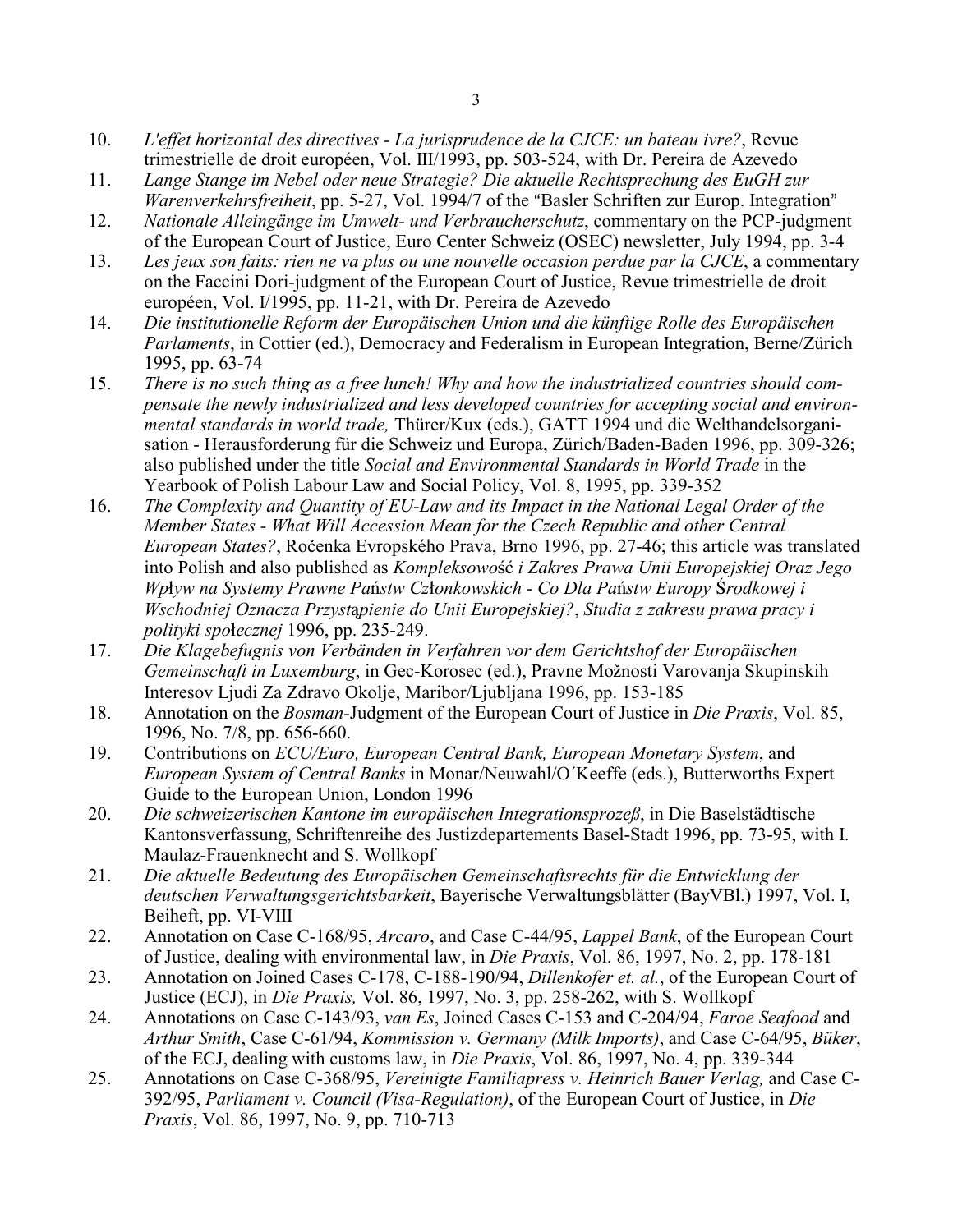- 26. Annotations on Case C-80/95, *Harnas & Helm,* Case C-247/95, *FA Augsburg vs. Marktgemeinde Welden*, Case C-260/95, *DFDS*, Case C-167/95, *Maatsdrap Linthorst, Pouwels and Schers*, and Case C-63/96, *Werner Skripalle*, of the European Court of Justice, dealing with VAT, in *Die Praxis*, Vol. 86, 1997, No. 10, pp. 861-864
- 27. Annotation on Case C-122/96, *Saldanha and MTS Securities vs. Hiross Holding,* of the European Court of Justice, in *Die Praxis*, Vol. 86, 1997, No. 12, pp. 945-946
- 28. Annotation on Case C-249/96, *Grant*, of the European Court of Justice, dealing with discrimination of homosexual couples, in *Die Praxis*, Vol. 87, 1998, No. 4, pp. 395-397
- 29. *Switzerland and the EU: Partners, for Better or for Worse*, European Foreign Affairs Review 1998, pp. 367-398
- 30. *Die Stellung der Kleinstaaten in der EU*, in Cottier/Kopse (eds.), Der Beitritt der Schweiz zur Europäischen Union - Brennpunkte und Auswirkungen, Schulthess Verlag, Zürich 1998, pp. 113-137, with D. Bossaert
- 31. *Evaluation de l´activité législative de la CE*, in Swiss Institute of Comparative Law (ed.), Conséquences institutionelles d´une adhésion à l´Union européenne, Schulthess Verlag, Zürich 1999, pp. 263-305
- 32. *Die Rechtsstellung schweizerischer Unternehmen in Verfahren vor dem Gerichtshof der EU, insbesondere im Wettbewerbs- und Aussenwirtschaftsrecht*, Report No. 52 in the framework of the Swiss National Research Program No. 42 (1995-2000) on Swiss Foreign Policy, Berne 2000, pp. 1-33
- 33. *Die Anrufung der Verwaltungsgerichte nach deutschem Recht, mit einigen vergleichenden Betrachtungen zum französischen Recht und zu den Einwirkungen des Europarechts ins nationale Verwaltungsprozessrecht*, in Siedentopf (ed.), 200 Jahre Conseil d´État, Speyerer Arbeitshefte, ca. 20 pages, available at https://www.researchgate.net/profile/Frank\_Emmert2
- 34. *The Implementation of the Principle of Non-Discrimination on Grounds of Nationality in the Preparations for EU Membership - Country Report on Estonia,* in Świerkocki (ed.), Accession Negotiations - Selected Results, Łódź 2001, pp. 237-264, with Erelin Kikas
- 35. *Challenges to Estonian Economic Development Provided by the Forthcoming EU Membership*, in Liuhto (ed.), Ten Years of Economic Transformation: Vol. I - The Economies in Transition and the EU Enlargement, Lappeenranta 2000, pp. 342-371, with Jorma Heinonen, also published by Interdevelopment Consulting, Helsinki, April 2002, available at http://www.interdevelopment.fi/itameri/heinonen-emmert.pdf
- 36. *The Independence of Judges A Concept Often Misunderstood in Central and Eastern Europe*, European Journal of Law Reform, Vol. 3 (2001), No. 4, pp. 405-409; this article was translated into Czech and also published as *Soudcovská nezávislost - asto nepochopený pojem ve stÍední a východní Evrop*ě in *Soudce* (The Judge), Vol. 6 (2003), pp. 7-11; this article was also translated into Chinese and published in Leijie Wei (ed.), *Legal Transformation and Legal Cultures in Transitional Era*, Tsinghua University Press, Beijing (China), 2010
- 37. *Estonia as a Transit Country*, research paper for the Government Institute for Economic Research (VATT), Helsinki, July 2002, with Jorma Heinonen and Alari Purju, ca. 10 pp., available at http://www.interdevelopment.fi/itameri/transitbusiness.pdf
- 38. *Administrative and Court Reform in Central and Eastern Europe*, contribution to a special issue of the European Law Journal on EU enlargement, Vol. 9, No. 3, July 2003, pp. 288-315, see also http://papers.ssrn.com/sol3/papers.cfm?abstract\_id=2341448
- 39. *Access to Justice Country Report Estonia*, Public Interest Law Initiative/Interrights/Bulgarian Helsinki Committee/Polish Helsinki Foundation for Human Rights (eds.), Access to Justice in Central and Eastern Europe - Country Reports, New York, Budapest 2003, pp. 155-208, with Anne Adamson, also available at http://www.pili.org/library/access/country\_reports.html
- 40. *Negotiating With Terrorists and Non-State Actors?*, contrib. to a symposium held in Feb. 2003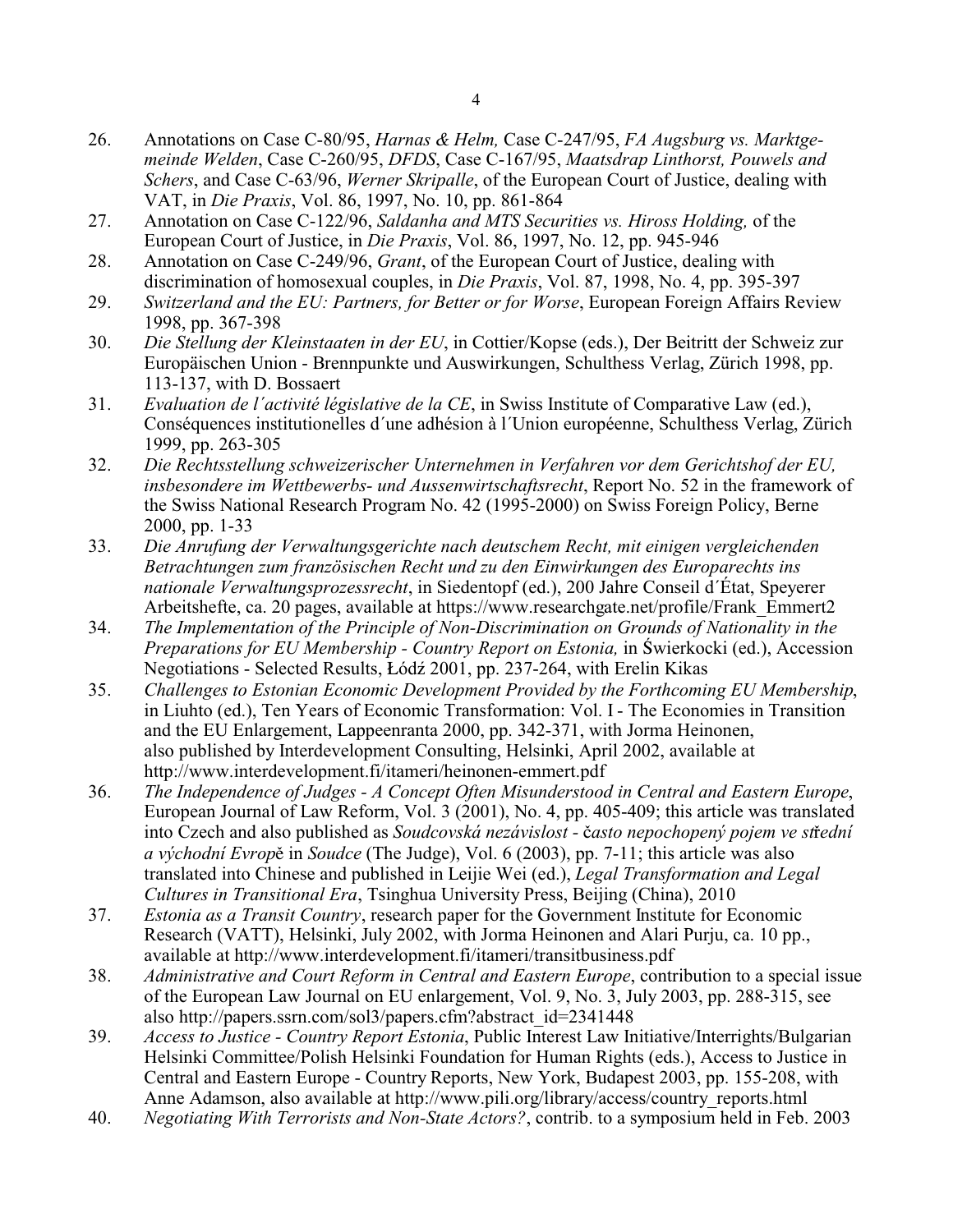at Benjamin N. Cardozo School of Law, New York, published in Cardozo Journal of Conflict Resolution, Vol. 4, No. 2, ca. 10 pp., available online at http://cojcr.org/vol4no2/Emmert.html

- 41*. Das bonum commune in der Globalisierungsfalle*, in Bonvin/Kohler/Sitter-Liver (eds.), Gemeinwohl - Bien Commun, Ein kritisches Plädoyer - Un plaidoyer critique, Swiss Academy of Humanities and Social Sciences, Fribourg 2004, pp. 301-324
- 42. *Introducing EU Competition Law and Policy in Central and Eastern Europe: Requirements in Theory and Problems in Practice*, Fordham Int'l Law Journal 2004, Vol. 27, No. 2, pp. 642-678
- 43. *The Fifth Enlargement - More of the Same?!*, in George A. Berman and Katharina Pistor (eds), Law and Governance in an Enlarged European Union, Hart Publishing, Oxford 2004, pp. 485-488
- 44. *Labor, Environmental Standards, and World Trade Law*, University of California Davis Journal of International Law and Policy, Vol. 10, No. 1, Fall 2003, pp.75-167
- 45. *Introduction to the American Legal System*, Fachwörterbuch Kompakt Recht Englisch-Deutsch / Deutsch-Englisch (German – English / English – German Legal Dictionary), Langenscheidt Publishing, with T. Fine, Munich 2004, pp. 104-128; also published in the same volume in German translation, *Einführung in das amerikanische Rechtssystem*, Munich 2004, pp. 74-103
- 46. *Analysis of Statements Made in Favour and Against the Adoption of Competition Law in Developing Countries*, contribution to a research project funded by the European Union and directed by Said Business School at Oxford University, with F. Kronthaler and J. Stephan, 69 pp., available online at http://www.iwh-halle.de/projects/competition\_policy/Claims\_final.PDF, and also published in Halle Institut für Wirtschaftsforschung, Sonderheft 2005-1; the paper was presented, inter alia, at the Symposium *Competition Policy Foundations for Trade Reform, Regulatory Reform, and Sustainable Development* in Brussels, 19/20 April 2005
- 47. *The Common Good Under Fire Is Globalization Delivering the Ultimate Victory to Manchester Capitalism?*, European Journal of Law Reform, Vol. 6, No. 3/4, 2004, pp. 427-459
- 48. *Sustainability of Estonian Competitiveness*, for The Future Competitiveness of the EU and its Eastern Neighbours, conference presentation 2006, with Jorma Heinonen, available at http://papers.ssrn.com/sol3/papers.cfm?abstract\_id=937388
- 49. *Democracy, Market Economy, or Rule of Law? What Should be the Priority for Development?* conference pres. 2007, available at http://src.auca.kg/images/stories/files/report-emmert-eng.pdf
- 50. *Market Economy, Democracy, or Rule of Law What Would You Pick, if You Had to Choose?* a more comprehensive version of No. 49, in Epiney/Haag/Heinemann (eds.), Challenging Boundaries - Essays in Honor of Roland Bieber, Baden-Baden 2007, pp. 104-116, see also http://papers.ssrn.com/sol3/papers.cfm?abstract\_id=2341435
- 51. *Trouble Counting Votes? Comparing Voting Mechanisms in the United States and Selected Other Countries,* with Antony and Christopher Page, leading article in Creighton Law Review, Vol. 41, No. 1, December 2007, pp. 3-35
- 52. *Rule of Law in Central and Eastern Europe,* Fordham International Law Journal 2009, Vol. 32, No. 2, pp. 551-586, see http://papers.ssrn.com/sol3/papers.cfm?abstract\_id=2341451
- 53. *La 'generación Y' hace la revolución*, an analysis of the February 2011 revolution in Egypt, El Pais, 14 February 2011, p. 4
- 54. *How To and How Not To Introduce Competition Law and Policy in Transitional and Developing Economies,* Developing World Review of Trade and Competition, Vol. 1, No. 1, March 2011, pp. 70-153, see also http://ssrn.com/abstract=1951609
- 55. *The Implementation of the European Convention on Human Rights and Fundamental Freedoms in New Member States of the Council of Europe - Conclusions Drawn and Lessons Learned,* in Leonard Hammer/Frank Emmert (eds), *The Implementation of the European Convention on Human Rights and Fundamental Freedoms in Central and Eastern Europe*, The Hague 2012, pp. 597-645, see also http://papers.ssrn.com/sol3/papers.cfm?abstract\_id=1971230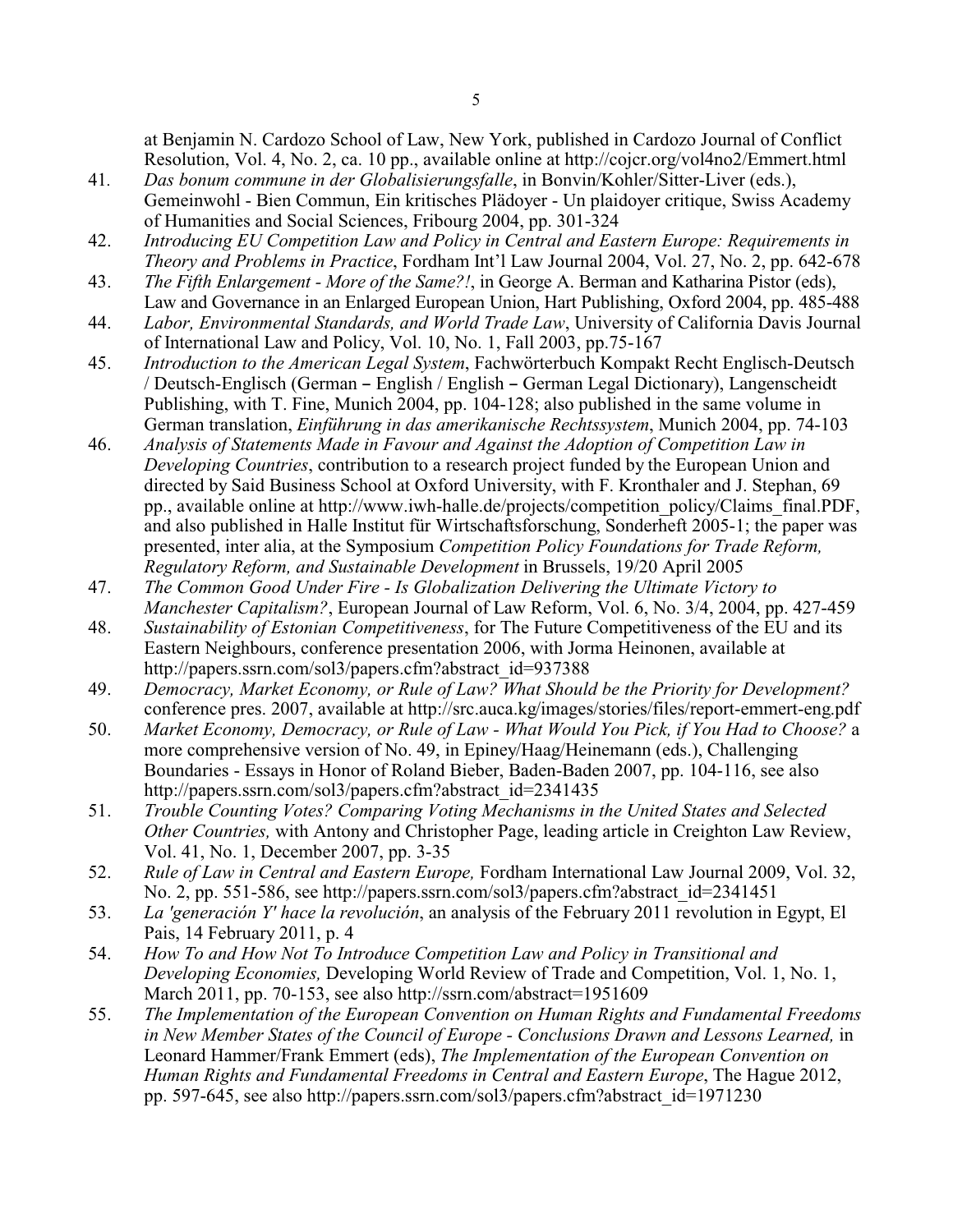- 56. *The Draft Common Frame of Reference (DCFR) The Most Interesting Development in Contract Law Since the Code Civil and the BGB*, Cuadernos de la maestría en derecho, Universidad Sergio Arboleda, Edición anual No. 2, Bogotá 2012, ISSN No. 2027-9469, pp. 1- 25, available at http://www.usergioarboleda.edu.co/investigacion-derecho/index.htm, see also http://papers.ssrn.com/sol3/papers.cfm?abstract\_id=2025265
- 57. *Stare Decisis: A Universally Misunderstood Idea*, Legisprudence (recently renamed to "The Theory and Practice of Legislation"), ISSN 1752-1467, Vol. 6, No. 2, Hart Publishing, Oxford 2012, pp. 207-227, see http://papers.ssrn.com/sol3/papers.cfm?abstract\_id=2052660
- 58. *Chapter 8: Trade and Intellectual Property,* in Heng Wang (ed.), International Trade Law [Guoji Maoyi Fa], Beijing Law Press [Falv Chubanshe], pp. 227-249, Beijing 2013, see also https://www.researchgate.net/profile/Frank\_Emmert2/publications
- 59. *The Past, Present and Future of EU Enlargement*, Fordham International Law Journal 2014, Vol. 37, No. 5, pp. 1349-1419, with Prof. Sinisa Petrovic
- 60. *Corporate Social Responsibility Quo Vadis?* in Frank Emmert (ed), *Corporate Social Responsibility in Comparative Perspective*, Chicago 2014, pp. 1-40
- 61. *The Argument for Robust Competition Supervision in Developing and Transition Countries,* Journal of Governance and Regulation, Vol. 5, No. 3, 2016, pp. 67-89
- 62. *The European Union Charter of Fundamental Rights vs. the Council of Europe Convention on Human Rights and Fundamental Freedoms – a Comparison*, Fordham Int'l Law Journal 2017, Vol. 40, No. 4, pp. 1047-1173, with Chandler Carney
- 63. *Balancing Investor Protection and Sustainable Development in Investment Arbitration Trying to Square the Circle?,* bookchapter for Csongor István Nagy (ed.), *Investment Arbitration and National Interest*, Indianapolis 2018, pp. 13-35, with Begaiym Esenkulova
- 64. *Why Can't We Be Friends? Protecting Investors While Also Protecting Legitimate Public Interests and the Sustainable Development of Host Countries in Investor-State Arbitration*, an expanded article written with Begaiym Esenkulova and based on the chapter published in the Nagy book (#63), Texas Journal of Business Law 2019, Vol. 48, No. 2, pp. 48-82.
- 65. *The Global Failure of Justice Systems*, bookchapter for the 25th anniversary volume of the Tulane International Legislative Drafting Institute, Carolina Academic Press, in print

## **in preparation**

- 66. *The Case for 5th Generation Investment Treaties* (with a new Model BIT)
- 67. *How To and How Not To Take a Country from Civil War to Modern Democracy an*
- *Evaluation of Fifteen Years of Rule of Law Promotion in Kosovo*
- 68. *An Economic Analysis of Islamic Law*, with Salma Taman

# **Edited works: published**

- 1.-3. *Collected Courses of the Academy of European Law 1990 and 1991*, Vol. I Book 2, Vol. II Books 1 and 2, on European Community Law and on The Protection of Human Rights in Europe, Martinus Nijhoff Publishers, 1992 and 1993
- 4. *Basler Thesen für die künftige Verfassung Europas*, a presentation of radical alternatives for the future Constitution of Europe, Basler Schriften zur europäischen Integration, No. 18, 1995
- 5. Stefani Bär, *Die Einflußmöglichkeiten von Umweltverbänden in den Politikprozessen der EU*, Swiss Papers on European Integration, No. 3, 1996
- 6. Gunther Teubner, *Globale Bukowina Zur Emergenz eines transnationalen Rechtspluralismus*, Basler Schriften zur europäischen Integration, No. 21, 1996
- 7. William James Adams, *The Political Economy of French Agriculture*, Basler Schriften zur europäischen Integration, No. 23, 1996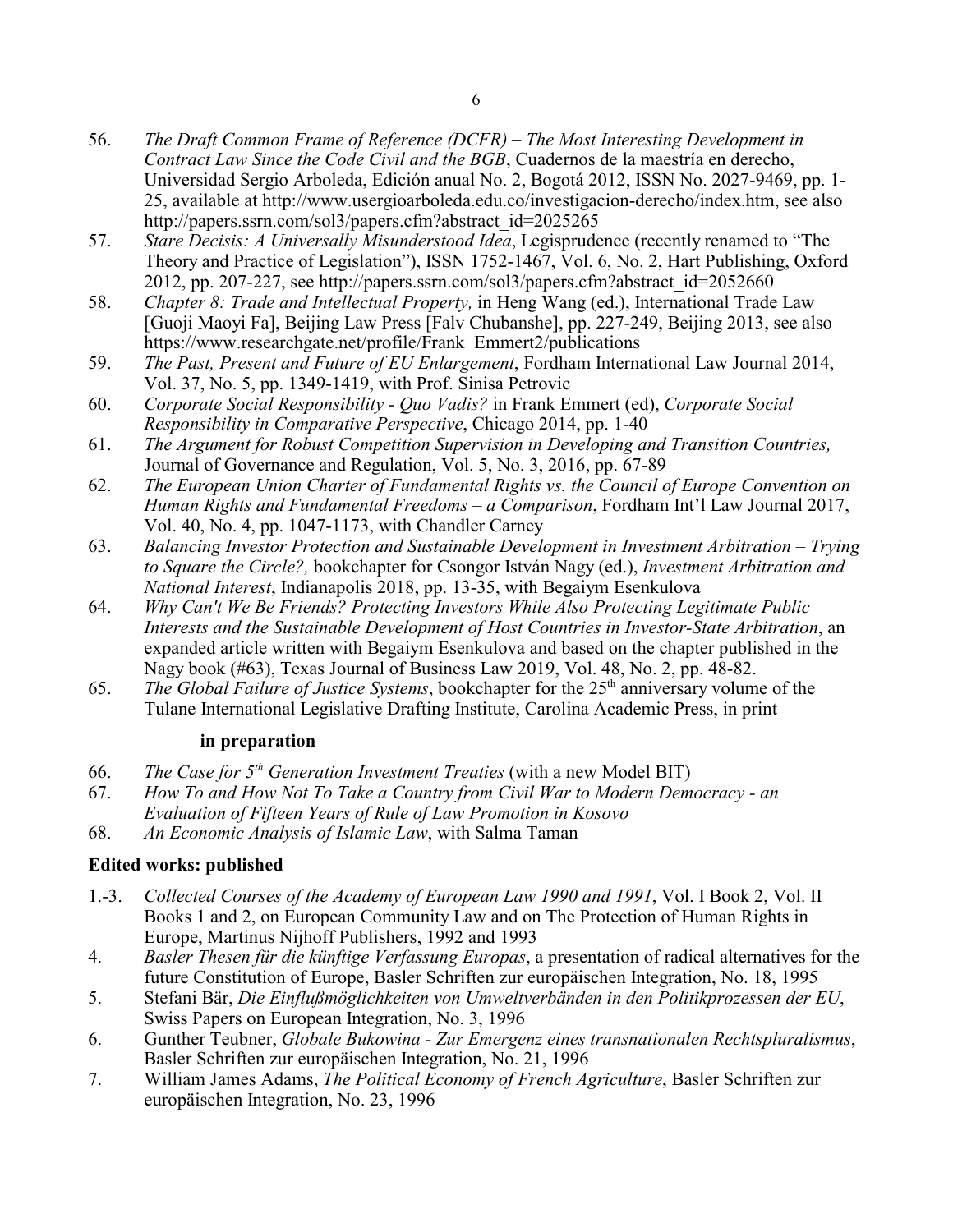- 8. Alexander Dubach, *Integration und Subsidiarität*, Swiss Papers on European Integration, No. 8, 1996
- 9. Manfred Dammeyer and Christoph Koellreuther, *Die zunehmende Globalisierung der Wirtschaft und ihre Auswirkungen auf die Regionen in Europa*, revised versions of talks given at the Basel summit of the *Assembly of European Regions*, Basler Schriften zur europäischen Integration*,* No. 26, 1997
- 10. Beat Sitter-Liver, *Macht und Verantwortung in der Wissenschaft,* Basler Schriften zur europäischen Integration*,* No. 27, 1997
- 11. Nicla Haefliger, *Die Liberalisierung der Elektrizitätswirtschaft in der Schweiz und der EU*, Swiss Papers on European Integration, No. 13, 1997
- 12. Peter Häberle, *Gemeineuropäisches Verfassungsrecht*, Basler Schriften zur europäischen Integration, No. 31, 1997
- 13. Joseph E. Miller, Jr, *Changing Our Approach to Changing the World: Encouraging and Enhancing American Engagement in International Philanthropy Through Tax Reform*, Council on International Law and Politics, Chicago, November 2013
- 14. Volumes I to XIII of the European Journal of Law Reform, with over 300 articles on 7,000 pp.
- 15. European Journal of Law Reform, special issue on Islamic Law, Vol. XVI, 2014, No. 2, pp. 207-530

# **Book reviews: published**

- 1. David I. Fisher, *Prior Consent to International Direct Satellite Broadcasting*, Utrecht Studies in Air and Space Law, Vol. 8, Martinus Nijhoff Publishers, Dordrecht 1990; reviewed for Verfassung und Recht in Übersee, Vol. 25, 1992, pp. 357-360
- 2. Hermann-Josef Blanke, *Föderalismus und Integrationsgewalt Die Bundesrepublik Deutschland, Spanien, Italien und Belgien als dezentralisierte Staaten in der EG*, Schriften zum Europäischen Recht, Vol. 7, Duncker & Humblot Publishers, Berlin 1991, reviewed for Verfassung und Recht in Übersee, Vol. 28, 1995, pp. 253-254
- 3. Joseph J. Norton and Mads Andenas, *Emerging Financial Markets and Secured Transactions*, Kluwer Law International 1998, reviewed for European Journal of Law Reform, Vol. 2, 2000, pp. 289-292
- 4. Ole Lando and Hugh Beale (eds.), *Principles of European Contract Law Parts I and II - Combined and Revised*, The Hague/London/Boston, Kluwer Law International 2000, reviewed for European Journal of Law Reform, Vol. 2, 2000, No. 3, pp. 385-386
- 5. David A. Schultz (ed.), *Leveraging the Law Using the Courts to Achieve Social Change*, Peter Lang Verlag 1998, reviewed for European Journal of Law Reform, Vol. 2, 2000, No. 3, pp. 386-387
- 6. Petar Šarčević and Paul Volken (eds.), *Yearbook of Private International Law*, Vol. I 1999, Kluwer Law International in assoc. with Swiss Institute of Comparative Law 1999, reviewed for European Journal of Law Reform, Vol. 2, 2000, No. 3, pp. 387-388
- 7. Malgosia Fitzmaurice and Eric Heinze (eds.), *Landmark Cases in International Law*, Kluwer Law International 1998, reviewed for European Journal of Law Reform, Vol. 3, 2001, No. 1, pp. 109-110
- 8. J.H.H. Weiler (ed.), *The EU, the WTO and the NAFTA: Towards a Common Law of International Trade*, Oxford University Press 2000, reviewed for Journal of Common Market Studies, Vol. 39, 2001, No. 3, pp. 560-561;

also reviewed for European Journal of Law Reform, Vol. 3, 2001, No. 2, pp. 189-192 9. David O´Keeffe and Patrick Twomey (eds.), *Legal Issues of the Amsterdam Treaty*, Oxford and

Portland (Hart Publishing) 1999, reviewed for European Journal of Law Reform, Vol. 3, 2001, No. 2, pp. 193-197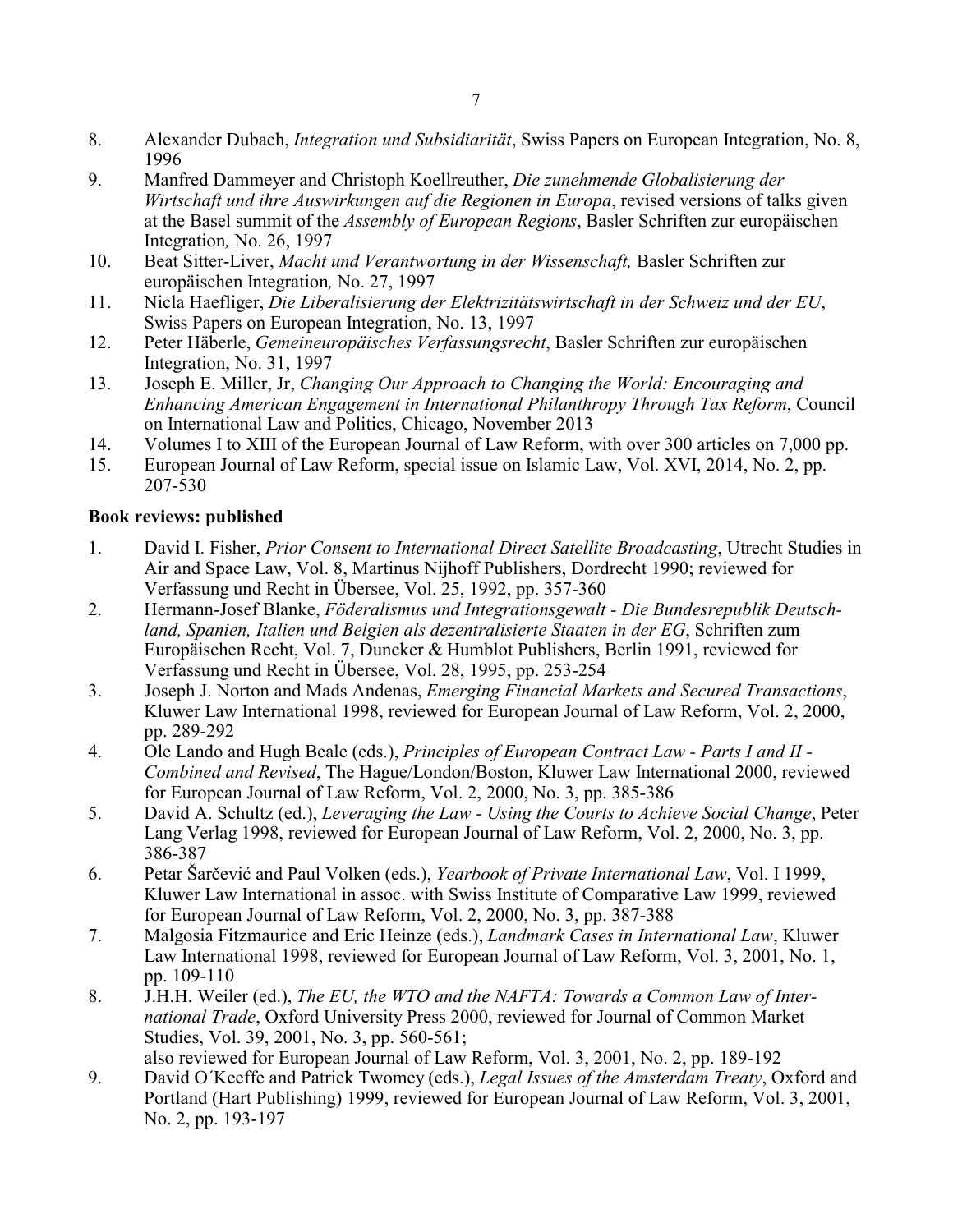- 10. Thomas M.J. Möllers, *Die Rolle des Rechts im Rahmen der europäischen Integration*, Tübingen (Mohr Siebeck) 1999, rev. for European Journal of Law Reform, Vol. 3, 2001, No. 4, pp. 498-500
- 11. Jan Ramberg, *International Commercial Transactions*, 2<sup>nd</sup> ed., Kluwer Law International/Nordstedts Juridik/International Chamber of Commerce, Stockholm 2000, reviewed for European Journal of Law Reform, Vol. 4, 2002, No. 1, p. 249
- 12. Paul J. Omar (ed.), *Procedures to Enforce Foreign Judgments*, Dartmouth Publishing Co./Ashgate Publishing Ltd., Aldershot, 2002, reviewed for European Journal of Law Reform, Vol. 4, 2002, No. 1, pp. 250-251
- 13. Gerhard Walter/Samuel P. Baumgartner (eds), *Recognition and Enforcement of Foreign Judgments Outside the Scope of the Brussels and Lugano Conventions*, Kluwer Law International, The Hague et al. 2000, reviewed for European Journal of Law Reform, Vol. 4, 2002, No. 1, pp. 252-253
- 14. Barend van der Heijden/Bahia Tahzib-Lie (eds.), *Reflections on the Universal Declaration of Human Rights - A Fiftieth Anniversary Anthology*, Martinus Nijhoff Publishers, Dordrecht 1998, reviewed for European Journal of Law Reform, Vol. 4, 2002, No. 2, pp. 383-384
- 15. Peter J. van Krieken (ed.), *The Migration Acquis Handbook*, TMC Asser Press, The Hague 2001, and Peter J. van Krieken (ed.), *The Asylum Acquis Handbook*, TMC Asser Press, The Hague 2000, both reviewed together for European Journal of Law Reform, Vol. 4, 2002, No. 2, pp. 382-383
- 16. Peter M. Roth (ed.), *Bellamy & Child -European Community Law of Competition*, London: Sweet & Maxwell,  $5<sup>th</sup>$  ed. (2001), pp. i-clxx and 1-1339 (hardcover) and 850 pp. appendices (paperback), reviewed for European Journal of Law Reform, Vol. 4, 2002, No. 4, pp. 647-648
- 17. Jonathan Faull and Ali Nikpay (eds), *The EC Law of Competition*, Oxford: Oxford University Press (1999), pp. i-cxviii and 1-961, reviewed for European Journal of Law Reform, Vol. 4, 2002, No. 4, p. 649
- 18. Alison Jones and Brenda Sufrin, *EC Competition Law Text, Cases and Materials*, Oxford: Oxford University Press (2001), pp. i-xcix and 1-1159, reviewed for European Journal of Law Reform, Vol. 4, 2002, No. 4, pp. 650-652
- 19. Simon Bishop and Mike Walker, *The Economics of EC Competition Law Concepts, Application and Measurement*, London: Sweet & Maxwell (1999), pp. i-xxxi and 1-356, reviewed for European Journal of Law Reform, Vol. 4, 2002, No. 4, pp. 653-654
- 20. C.T.G. Molyneux, *Domestic Structures and International Trade The Unfair Trade Instruments of the United States and the European Union*, Oxford: Hart Publishing (2001), pp. ixxviii and 1-300, reviewed for Journal of Common Market Studies, Vol. 41, 2003, No. 1, pp. 181-182
- 21. The following books were reviewed as teaching materials for courses on Islamic Law: Raj Bhala, *Understanding Islamic Law (Shari'a)*, LexisNexis Publishing, New Providence/San Francisco 2011, 1472 pp.; Wael B. Hallaq, *An Introduction to Islamic Law*, Cambridge University Press, Cambridge 2009, 200 pp.; Mohammed Hashim Kamali, *Shari'ah Law – an Introduction*, Oneworld Publications, Oxford 2008, 342 pp.; and Mohammed Hashim Kamali, Principles of Islamic Jurisprudence, The Islamic Texts Society, Cambridge, 3<sup>rd</sup> ed. 2003, 546 pp., European Journal of Law Reform, Special Issue on Islamic Law, Vol. 16, 2014, No. 2, pp. 521-522, with Salma Taman
- 22. The following books were reviewed as noteworthy books for advanced research on Islamic Law: M. Kabir Hassan & Mervyn K. Lewis, *Handbook of Islamic Banking*, Edward Elgar Publishing Ltd, Cheltenham 2007, 443 pp.; Muhammad Akram Khan, *What is Wrong With Islamic Economics? Analysing the Present State and Future Agenda*, Edward Elgar Publishing, Cheltenham 2013, 504 pp.; Abdulaziz Sachedina, *Islam & the Challenge of Human Rights*, Oxford University Press, Oxford 2009, 248 pp.; and Aysha A. Hidayatullah, *Feminist Edges of*